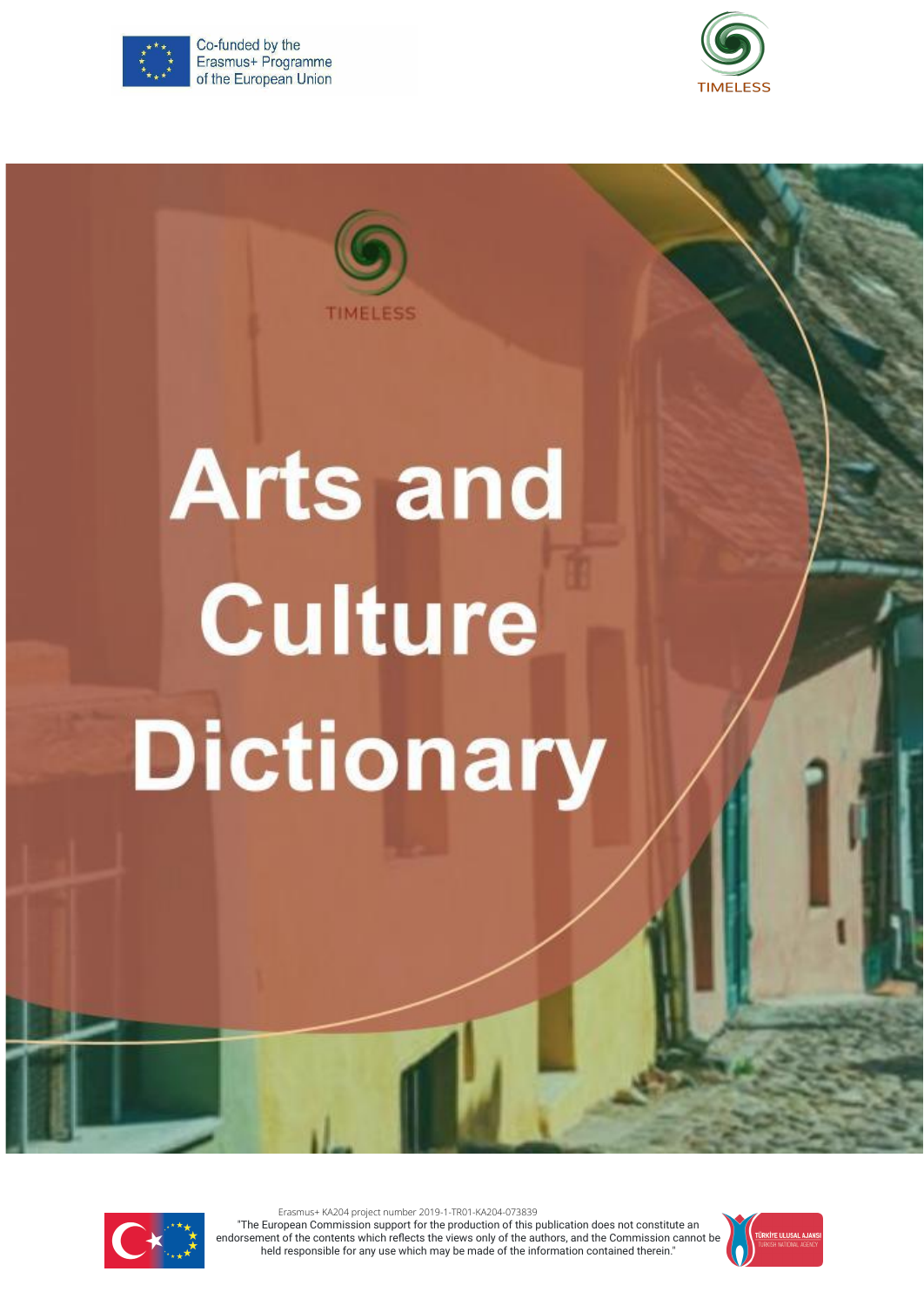



# **Arts & Culture Dictionary**

# **A. Arts and Culture Concepts**

#### **artistic expression**

An established structure, pattern, or scheme through which an artistic work is shaped.

#### **authenticity**

The quality of being real and true.

#### **ballet performance**

Presentation of a ballet to the audience.

#### **built environment**

Touches all aspects of our life, encompassing buildings, roads, sidewalks, bridges, transportation systems and the distribution systems (water, electricity).

#### **collective memory**

Ability to join personal memories into a collective whole.

#### **community**

A group of people living in the same area. A [group](https://dictionary.cambridge.org/dictionary/english-russian/group) of [people](https://dictionary.cambridge.org/dictionary/english-russian/people) with the same interests, educational background, etc.

#### **craft**

Skill of making an object, typically by hand. An occupation leading to physical and cognitive skills, cultural and social awareness.

#### **culinary cultural heritage**

Culinary cultural heritage encompasses culinary traditions, dishes.

#### **cultural expression**

Expression of ideas or feelings showing them through words, actions, or artistic activities while reacting to society

#### **cultural practice**

Cultural practice is the manifestation of culture or subculture, particularly traditional and customary practices.

#### **cultural tourism**



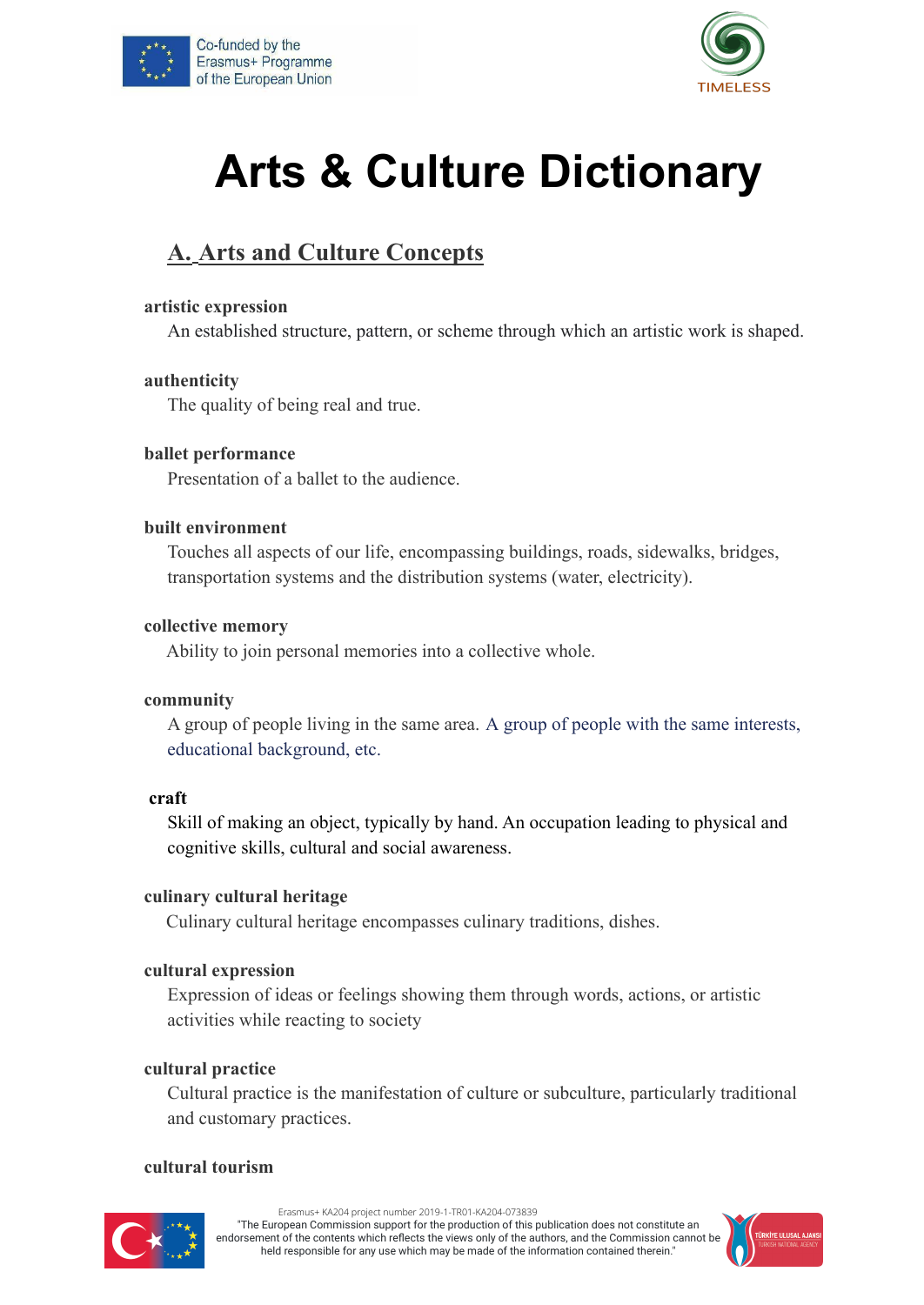



Cultural tourism is a kind of tourism of those who want to discover cultural heritage, the way of life of a region and its inhabitants. In the past the only tourism was cultural tourism.

#### **cultural tourist**

A person traveling for primarily cultural reasons to festivals and other cultural events. Visits to historical sites and monuments.

#### **custom**

A long-held habit or belief.

#### **digital heritage**

Digital heritage is made up of computer-based materials of enduring value that should be kept for future generations.

#### **festival**

Festivals are events, festivities that are diverse in nature and geographical location. There is a close relationship between festivals in their local environment.

#### **historical memory**

The fluid process by which individuals generate and subsequently identify with specific narratives about historical periods or events, sometimes in response to current events.

#### **identity**

The things that make a [person](https://dictionary.cambridge.org/dictionary/english-russian/person) or a [group](https://dictionary.cambridge.org/dictionary/english-russian/group) of [people](https://dictionary.cambridge.org/dictionary/english-russian/people) different from [others.](https://dictionary.cambridge.org/dictionary/english-russian/others)

#### **language**

A system of communication used by a country or community.

#### **museum**

A building or a place in which objects of historical, scientific, artistic or cultural interest are stored and exhibited.

#### **natural environment**

All living and non-living things that occur naturally in a particular region.

#### **performance**

Performance is an act of presenting a play, concert, dance or literature.

#### **performing arts**

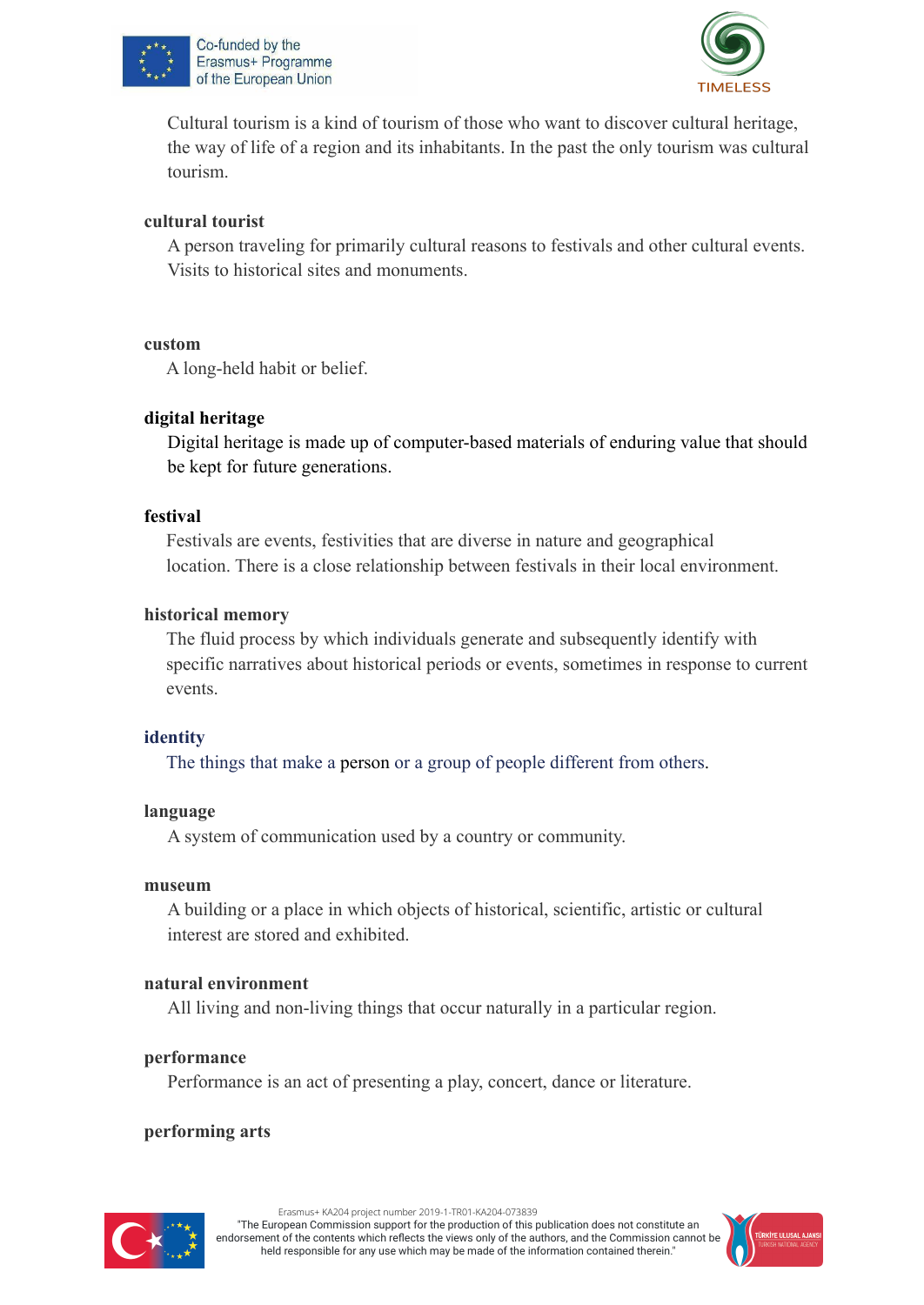



The performing arts are arts such as music, dance, and drama which are performed for an audience.

#### **performance artist**

An artist involved in a theatrical performance which incorporates diverse art forms like dance, sculpture, etc.

#### **place**

A location or a part of space with a particular identity, meaning and value.

#### **ritual**

Ritual could be seen as a symbolic activity in a given context. Ritual is an activity that has communication goals. Form and meaning of rituals are determined by tradition.

#### **safeguarding**

Safeguarding is an act or a process of protecting and preserving cultural heritage.

#### **site, cultural heritage site**

The [place](https://dictionary.cambridge.org/dictionary/english-russian/place) where something [important](https://dictionary.cambridge.org/dictionary/english-russian/important) [happened](https://dictionary.cambridge.org/dictionary/english-russian/happen) in the past.

#### **tangible cultural heritage**

Tangible cultural heritage encompasses buildings, monuments, groups of buildings of historical, aesthetic, scientific, archaeological and anthropological value.

#### **tradition**

Events, gatherings, habits that are valued and passed down to posterity.

#### **transmission**

The [process](https://dictionary.cambridge.org/dictionary/english-russian/process) of [passing](https://dictionary.cambridge.org/dictionary/english-russian/passing) something from one [person](https://dictionary.cambridge.org/dictionary/english-russian/person) or [place](https://dictionary.cambridge.org/dictionary/english-russian/place) to another, from one generations to another.

#### **transmit**

To [pass](https://dictionary.cambridge.org/dictionary/english-russian/pass) something from one [person](https://dictionary.cambridge.org/dictionary/english-russian/person) or [place](https://dictionary.cambridge.org/dictionary/english-russian/place) to another or from one generation to another.

#### **value**

The importance, worth of usefulness of something. One's judgment of what is important in life.



Erasmus+ KA204 project number 2019-1-TR01-KA204-073839

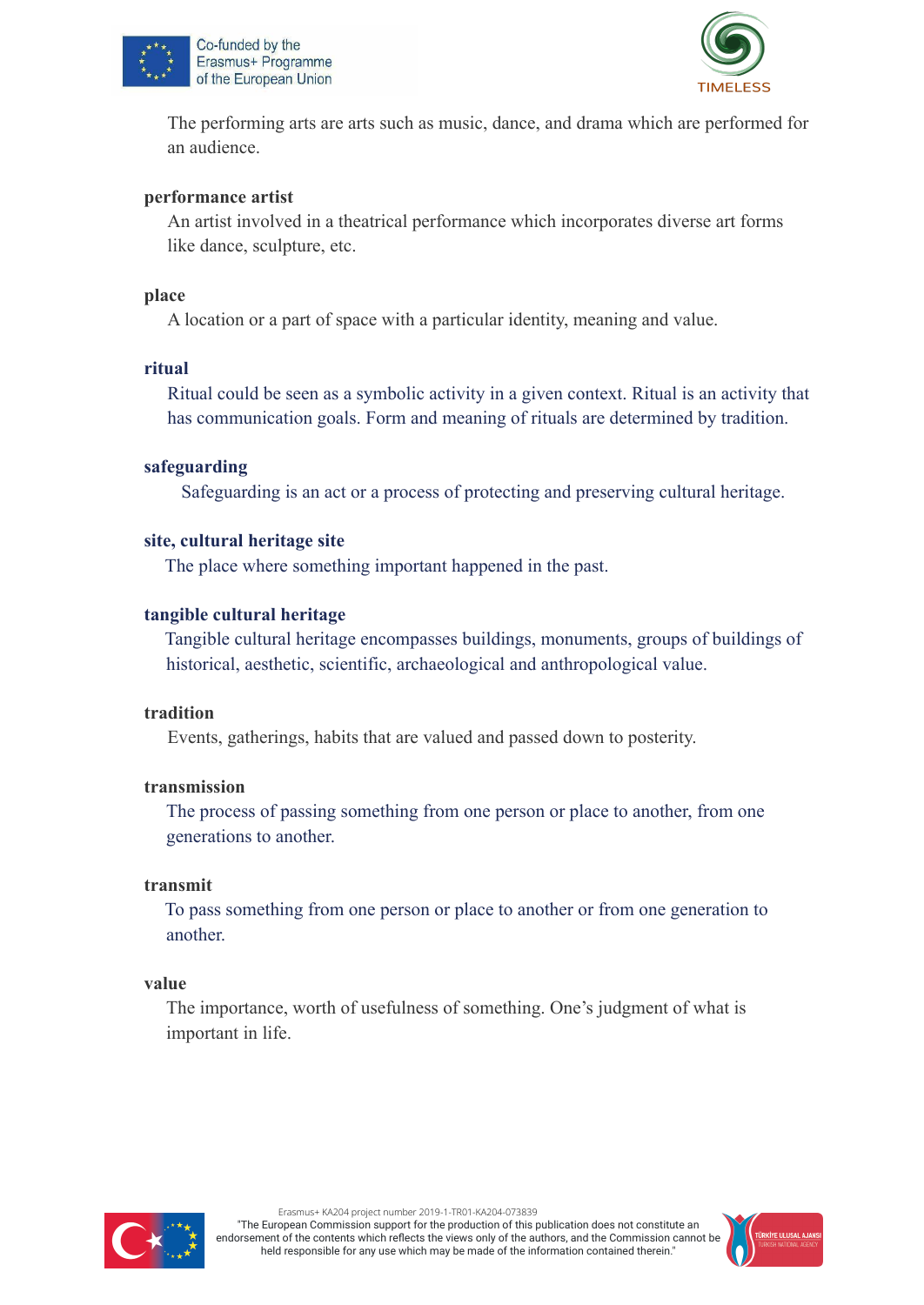



## **B. Arts and Culture Terms**

Each theme includes two terms per partner. Each term includes three sections:

- 1) description
- 2) example use of the term in a sentence
- 3) related concepts

#### **Theme 1: Oral Traditions and Expressions**

#### **Belgium**

**Kinderdijk** - a child in the flood, Kinderdijk is the legend that a baby and a cat were found floating in a cradle after the city flooded, the cat kept the cradle from tipping over. They were the only survivors of the flood.

Example: Belgium is part of the low countries which frequently flooded. The town of Kinderdijk is named for the place where the cradle came ashore.

Related concepts: Built environment, historical memory, place

**Soundscape**: A soundscape is all the audible sounds within a specific area. It is formed of all of the sounds around you to build a soundscape.

Example: Much like how a landscape describes the view of all the land around you, a soundscape describes the audio of all the sounds you hear. Every area has its own distinct soundscape.

Related concepts: authenticity, identity

#### **Bulgaria**

**"Sgleda" -** gathering to see the bride. Examining a girl before being asked for a wife, by a family or by a boy.

Example: The mayor of the city posted ads inviting women from all over the country to take part in the gathering, as he was quite worried about the declining population of the town and about 90 women came and they were taken to lunch by more than 50 men in the city aged 24 to 68.

Related concepts: transmission, language

**"Sedyanka" -** seat and talk around the firе, аn evening gathering of boys and girls in the past, at which future wives are chosen.



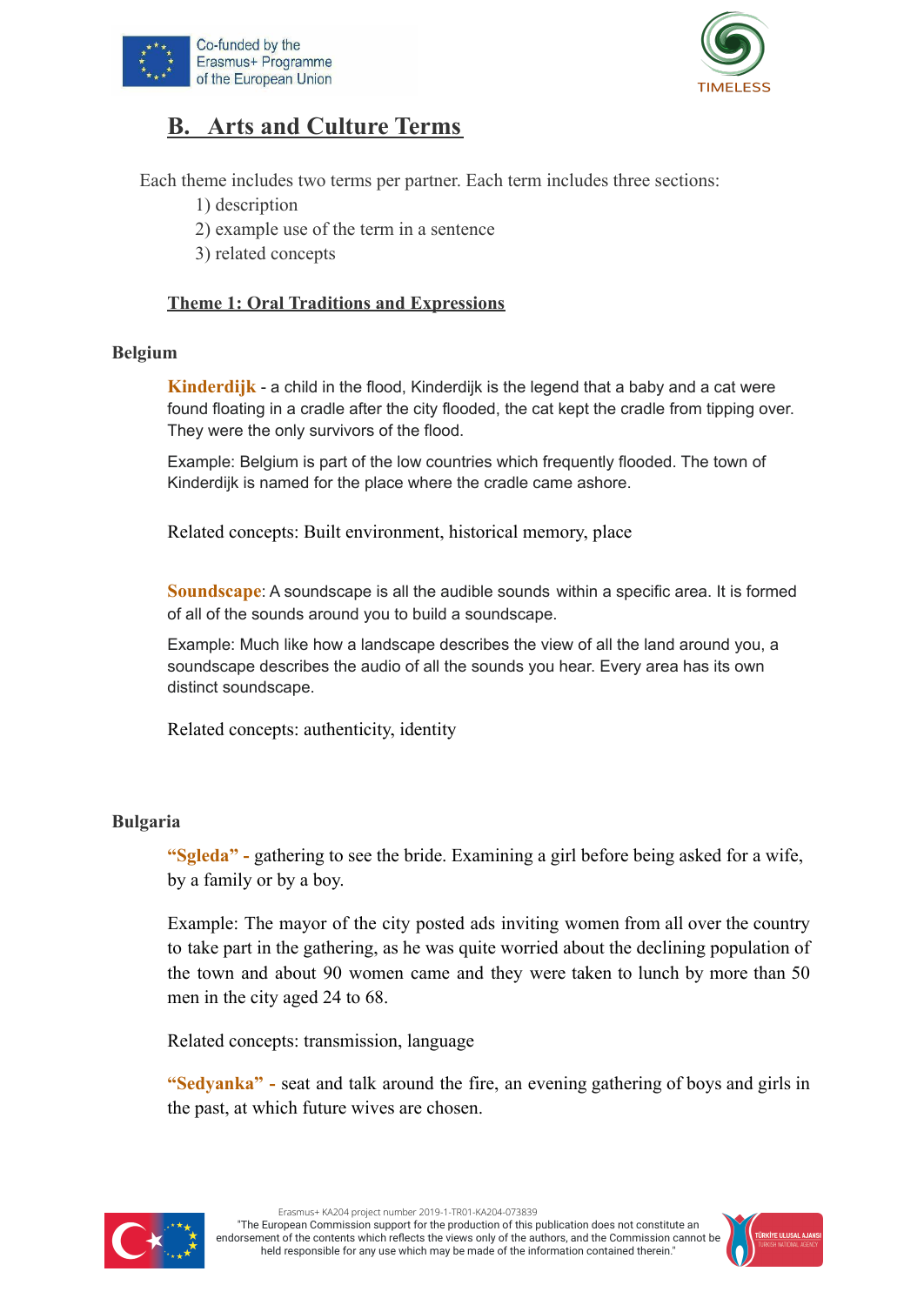



Example: Ivan went to the sedyanka this night with his friends, hoping to find a suitable girl for his wife.

Related concepts: transmission, language

#### **Latvia**

**May Devotional Singing at Wayside Crucifixes in Northern Latgale**. People gather by the crucifixs and sing to honour the Virgin Mary. It is an important part of traditional culture in northern Latgale, as it is elsewhere in Latgale.

Example: According to Mārtiņš Boiko: "Despite the efforts of the occupying Soviet power to get rid of this tradition by destroying the crucifixes and forbidding the songs, May devotional singing persisted secretly, although with less intensity.

Related concepts: community, custom, performance

**Latgalian language** is marked as a native in the documents of the former Latvian migrants of the Vitebsk province of the Russian Empire and their descendants in the Union of Soviet Socialist Republics. Nowadays, the opinion about Latgalian as a regional language has also been expressed.

Example: 8.8% of the Latvian population use the Latgalian language daily. Young people communicate in Latgalian even on social media.

Related concepts: community, identity, language

#### **Slovenia**

**"Nehaj mi solit pamet"** is an idiom meaning "don't lecture me, don't preach me" There are many phrases or idioms in Slovene that can not be translated directly into English.

Example: "Nehaj mi solit pamet" was recently twitted by one of Slovenian politician. He translated it into English by "Stop salting my mind"

Related concepts: language, tradition

**Dual:** Slovenian language has a special plural, the dual used for two persons or objects. It is very much present in the Northeast of Slovenia and in some dialects. The dual has slowly disappeared from today's Indo-European languages, leaving room for the plural. The dual is known in Slovenian language, in Sorbian languages, etc. Modern Arabic standard language has also preserved the dual.



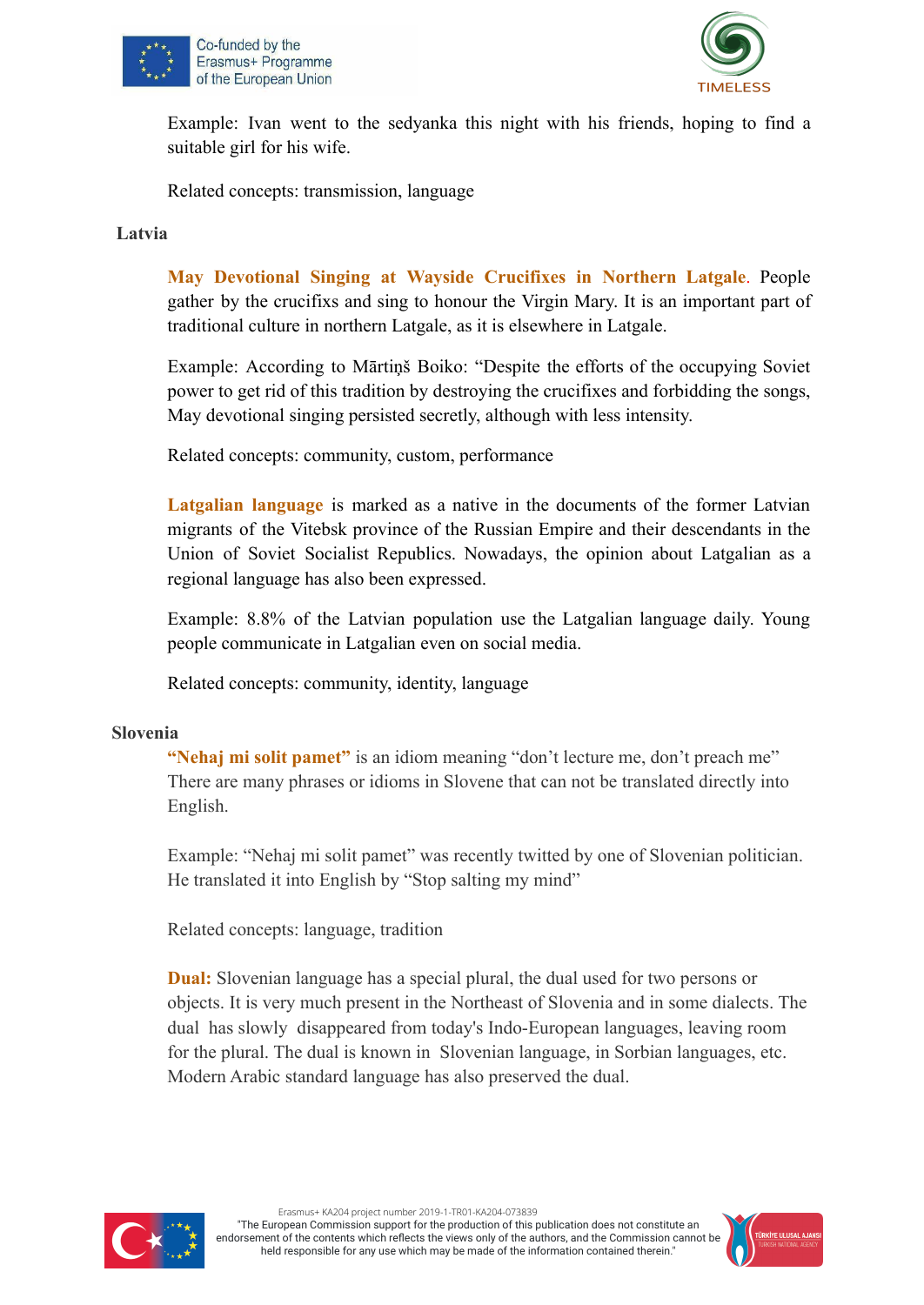



Examples: Dual is very practical when a couple wants to be recognized as a couple. "In the Pen Club many young couples were present or were formed. They gladly used the dual; "We two" think, "we two" have decided…"

Related concepts: language, value, authenticity

#### **Spain**

**Tener duende (Spain):** This is one of the Spanish words that originally served only to describe a fantastic spirit that inhabited some houses. Nowadays, its meaning has been extended to the mysterious charm of some artistic manifestations.

Example: The secret of the flamenco show's success lies in the "duende" of its principal dancer

Related concepts: transmission, language

**Ponerse de mala leche (Spain):** This phrase is commonly used to describe someone who has a bad temper. Someone is said to be "bad-tempered" when they are grumpy and have no sense of humour.

Example: Juan's mother was very upset when he broke the television.

Related concepts: Transmission, language

#### **Türkiye**

**Nasreddin Hodja jokes (Türkiye):** Nasreddin Hodja was a well-known satirist that lived in the 13th century in present-day Turkey. People know him for his fıkra, which are humorous and witty stories with short and concise narratives. (Adopted from Turkish Language Institution Dictionary)

Example: The villagers see Nasreddin Hodja fermenting the lake with yogurt. They ask "What are you doing, Hodja?" He answers that he is fermenting the lake. They say he must be crazy to do it. He says "What if it happens?"

Related Concepts: Transmission, language, value.

**Keloğlan tales (Türkiye):** Keloğlan is one of the most famous heroes of Turkish fairy tales, and is known for his balding head, intelligence, and cunningness. Keloğlan tales are one of the common figures of Turkish mythology and Altai mythology.

Example: Keloğlan usually beats his enemies with his humor, intelligence and quick-wittedness and he overcomes all the challenges without being harmed.



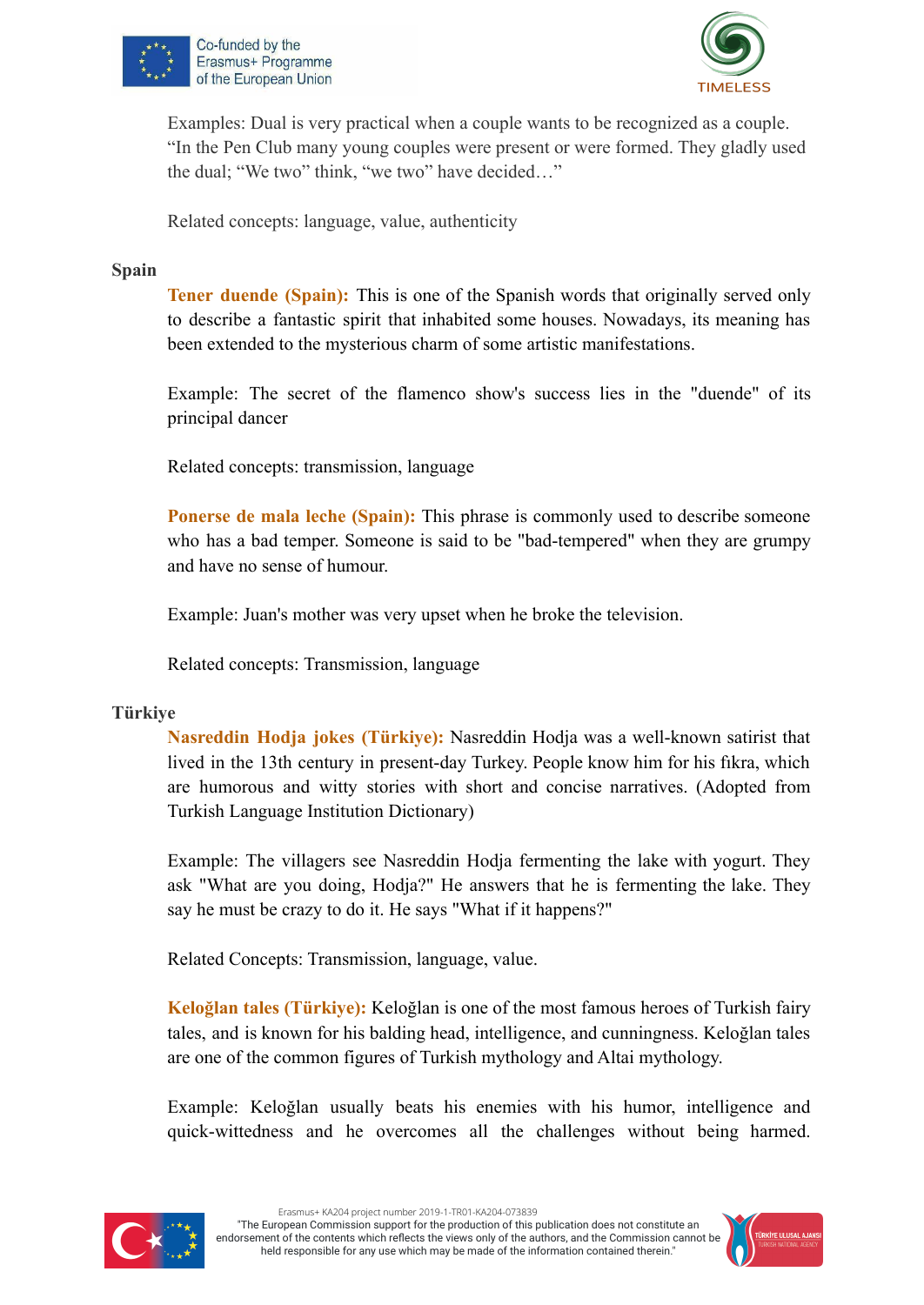



Therefore, at the end of every fairy tale, Keloğlan becomes the one who achieves his wish.

Related Concepts: Transmission, language, value.

#### **Theme 2: Performing Arts**

#### **Belgium**

**Romans du boin roi Alixandre (Romance of Alexander) :** This story is based on puppet performances which existed since before recorded history.

Example: the oldest existing representations of Romans du Bois roi Alexandre were based on a puppet booth and consist of two miniature figures, the performances are based on itinerant showmen at festivals, fairs or markets

Related Concepts: cultural expression, festival.

**Speaking in whistles:** Whistled languages are almost always developed by traditional cultures that live in rugged, mountainous terrain or in dense forest areas.

Example: The whistled languages have been used as a communication tool for shepherds in most parts of the world. This allows them to communicate over long distances.

Related Concepts: language, identity

#### **Bulgaria**

**Nestinari -** dance on the еmbers. Nestinari most often perform their dance on glowing embers as the culmination of the holiday in honor of Saints Constantine and Helena on June 3, according to old-style calendar. The preparation of the fire for the dance starts before noon. The fire must be laid in a symmetrical circle so that those in attendance can all observe the rite.

Example: Tourists can't wait to see the sacred nestinari dance

Related Concepts: cultural practice, identity, performance, value

**Bagpipe music.** Аccompanying music to hora dance in linked circles, in serpentine chains, and in straight lines.

Еxample: The whole village gathered to listen



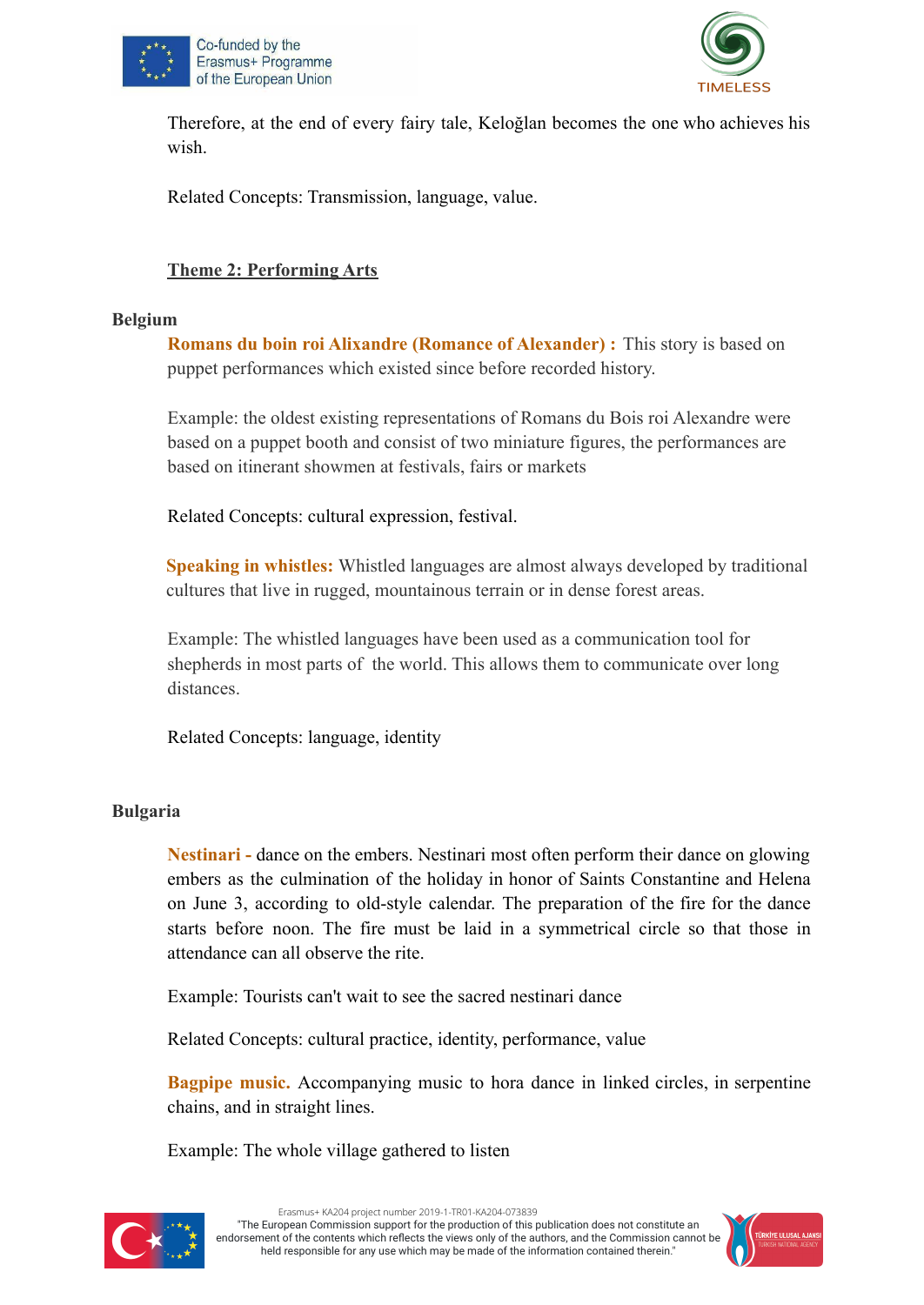



Related Concepts: transmission, language

#### **Latvia**

**Latvian Melodic Zither performance** - In the last decades of the 19th century, a new unusual instrument was formed joining the building of borrowed zither construction with the oldest wood-making and performance tradition, where one person plays against another, using the instrument, calling it the "fighting game".

Example: The traditions of the fighting game using Zither are an important part of the traditional culture.

Related Concepts: *Artistic expression, transmission*

**Singing with a half voice ("pussbolss") in Abrene** - "Two-bolster" is a specific type of multilingual singing traditionally associated with the northern Latgale parish bordering Russia - namely the former Abrenes District area.

Example: Singing with "pusbolss" has been able to stay and is still practised thanks to ethnographic ensembles.

Related Concepts: *Community, identity, performance*

#### **Slovenia**

**The art of playing the tamburitza ("tamburica"):** The tamburitza is a folk instrument. It arrived on the territory of today's Slovenia from Persia more than thousand years ago. The instrument is used mostly in the South-East of Slovenia. Today tamburitza is used to perform demanding music.

Example: "Many young people are enthusiastic about playing tamburitza and participating in competitions."

Related Concepts: transmission, value, authenticity

**Ballet and singing performances in Ljubljana**: After the Second World War, each evening in Ljubljana, ballet dancers and singers were waited for and congratulated by enthusiastic students throwing flowers at them. The ballet dancers and opera singers and students used to stay together discussing music and other performance arts late in the night.

Example: Each night ballet dancers and other performing artists from the next door National Opera came to the Club of cultural workers (Pen Club) for a drink and a chat.

Related Concepts: performing arts, artistic expression, custom



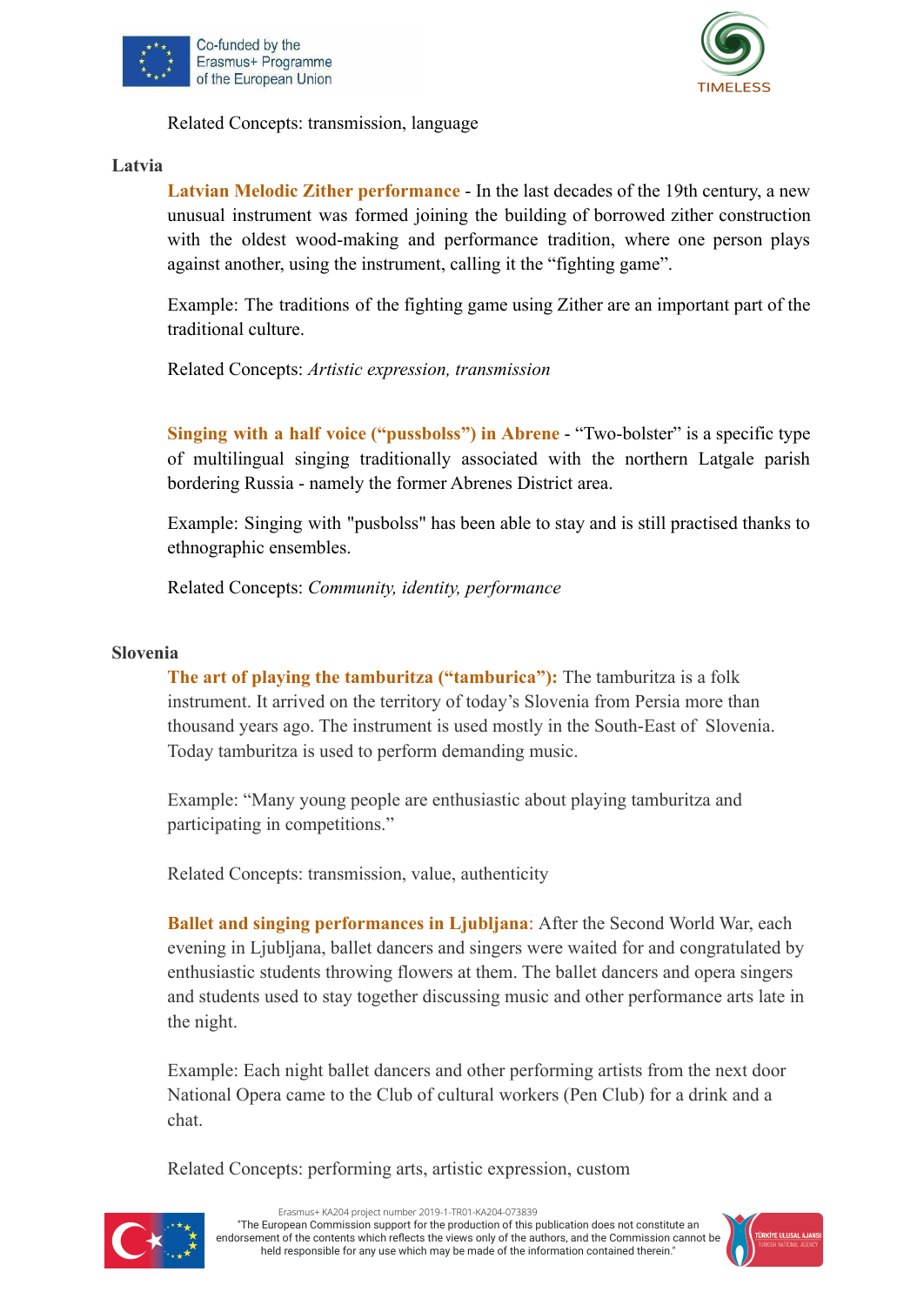



**Spain**

**La Jota dance (Spain):** The jota is a traditional dance and song that is performed throughout Spain. Its style is different in each region. It is sung and danced in Aragón, Castilla la Mancha, León, Valencia, Mallorca, Navarra, La Rioja, Cantabria, Asturias, Galicia, Extremadura, Andalusia, Murcia, the Basque Country, Catalonia and the Canary Islands. It is danced with castanets and dressed in regional costumes. In the northern regions of Spain, such as Aragon, La Rioja and Navarre, jotas del Ebro competitions and contests are held.

Example: The girls gathered in the Plaza del Pilar to sing a jota to the public.

Related Concepts: cultural practice, identity, performance, value.

**La chirigota (Spain):** The chirigota is a choral song performed in a group. The songs are sung in the street, during the carnival period. These songs are recitative coplillas and monologues and have very simple musical forms such as the pasodoble, rumba, jota, etc. The lyrics are topical and deal with topics such as the press, politics, war, etc. Chirigotas competitions are held in which prizes are awarded for costumes, voices and lyrics. The main objective is to make the audience laugh at the way the lyrics have been written.

Example: The group Los Enteraos were the winners of the Chirigotas contest last Carnaval de Cádiz.

Related Concepts: cultural practice, identity, performance, value.

#### **Türkiye**

**Zeybek dance (Türkiye):** Zeybek is a form of traditional dance named after Turkish zeybek who played a key role for defending the country against the invading forces after World War I and Turkish Independence War. It is the most popular dance of Western Turkey. It is danced by women and men, generally as duos, to relay the strict codes of honor and bravery of Zeybeks.

Examples: The bride and the groom danced Zeybek for their first dance of the wedding ceremony.

Related Concepts: cultural practice, identity, performance, value.

**Orta Oyunu (Türkiye):** Orta Oyunu is an impromptu play that is performed in an area surrounded by the audience, is not based on the written text, and includes music, dance and song. The comic stories feature the main characters Karagöz and Hacivat. Also Meddahlik was a Turkish theater form performed by a single storyteller called a



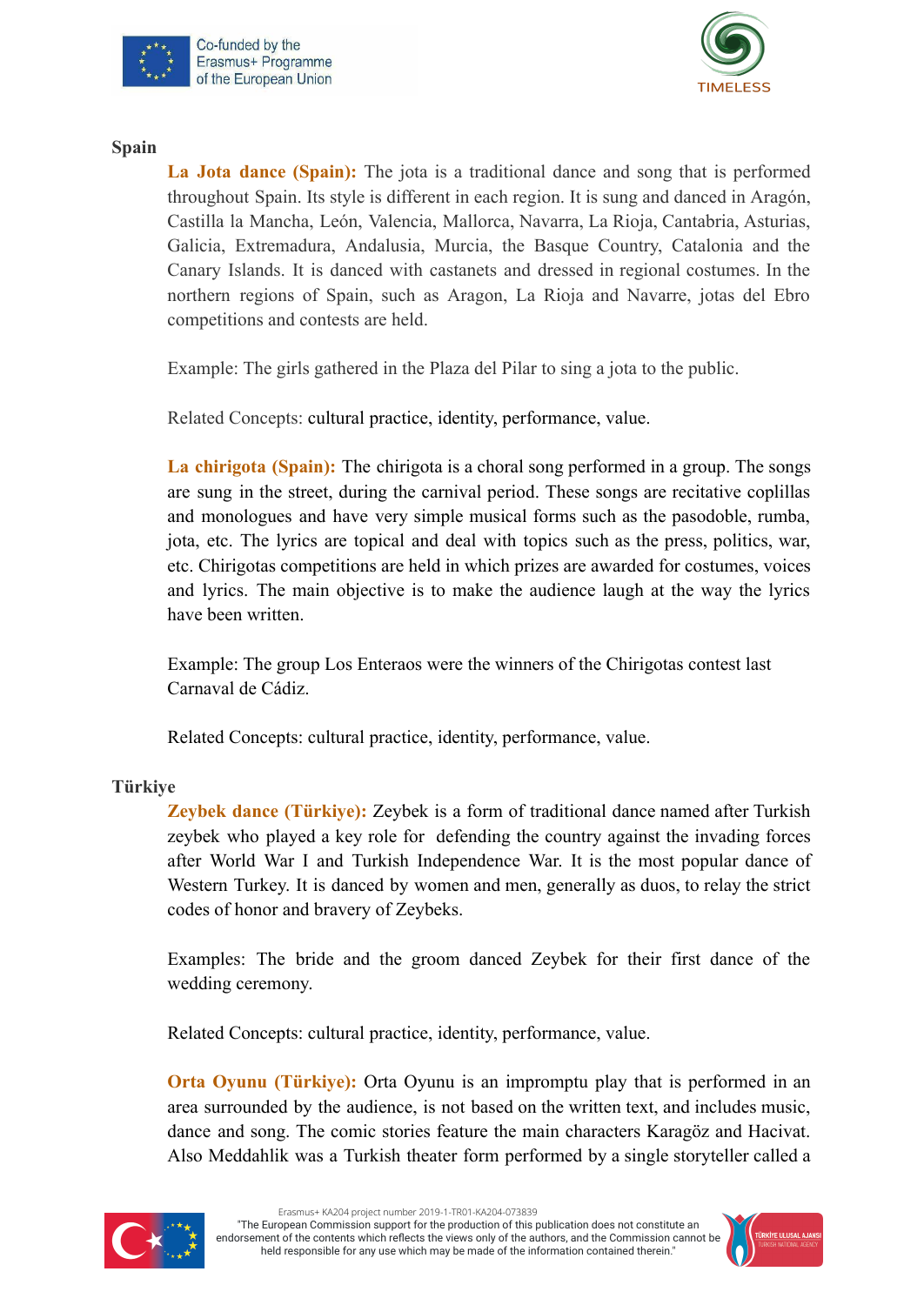



meddah and practiced throughout Turkey and Turkish speaking countries. Historically, meddahs are expected to illuminate, educate, and entertain.

Examples: Orta Oyunu is generally performed in Ramadan festivities both for educational purposes and entertainment.

Related Concepts: cultural practice, performance artist, language, identity, authenticity.

#### **Theme 3: Social Practices, Rituals, and Festive Events**

#### **Belgium**

**Holy Blood:** Holy Blood is an alternative term for the Blood of Christ and refers to the Basilica of the Holy Blood, a church in Bruges.

Example: The Procession of the Holy Blood takes place each spring, when 30,000 to 45,000 spectators gather in the heart of the Belgian city to watch the Procession of the Holy Blood on Ascension Day, forty days after Easter.

Related Concepts: cultural practice, cultural tourism, ritual.

**Carnaval De Binch:** Carnaval De Binche is the most traditional festival in Belgium which started in the 14th century. It is a three-day long festival which features confetti spread streets, harlequins, peasants and pierrots who parade along the streets. The Binche festival is closely related to Lent and the Catholic Easter celebrations.

Example: It is thought the festival is related to a parade organized by Mary of Hungary for her brother Charles Quint in 1549.. Due to its originality and long tradition, this festival was designated as a 'Masterpiece of the Oral and Intangible Heritage of Humanity' by UNESCO in 2003.

Related Concepts: cultural tourism, festival, ritual.

#### **Bulgaria**

**Rose Festival.** This festival was held for first time in 1903 from the citizens of Kazanlak and was dedicated to the beauty and charity. The rose cultivation and rose industry have been kept by generations of enterprising people from the valley. Every year, during the first weekend of June, local community organizes the annual Festival of Roses.

Examples: Тhe rose festival attracts foreigners from all over the world



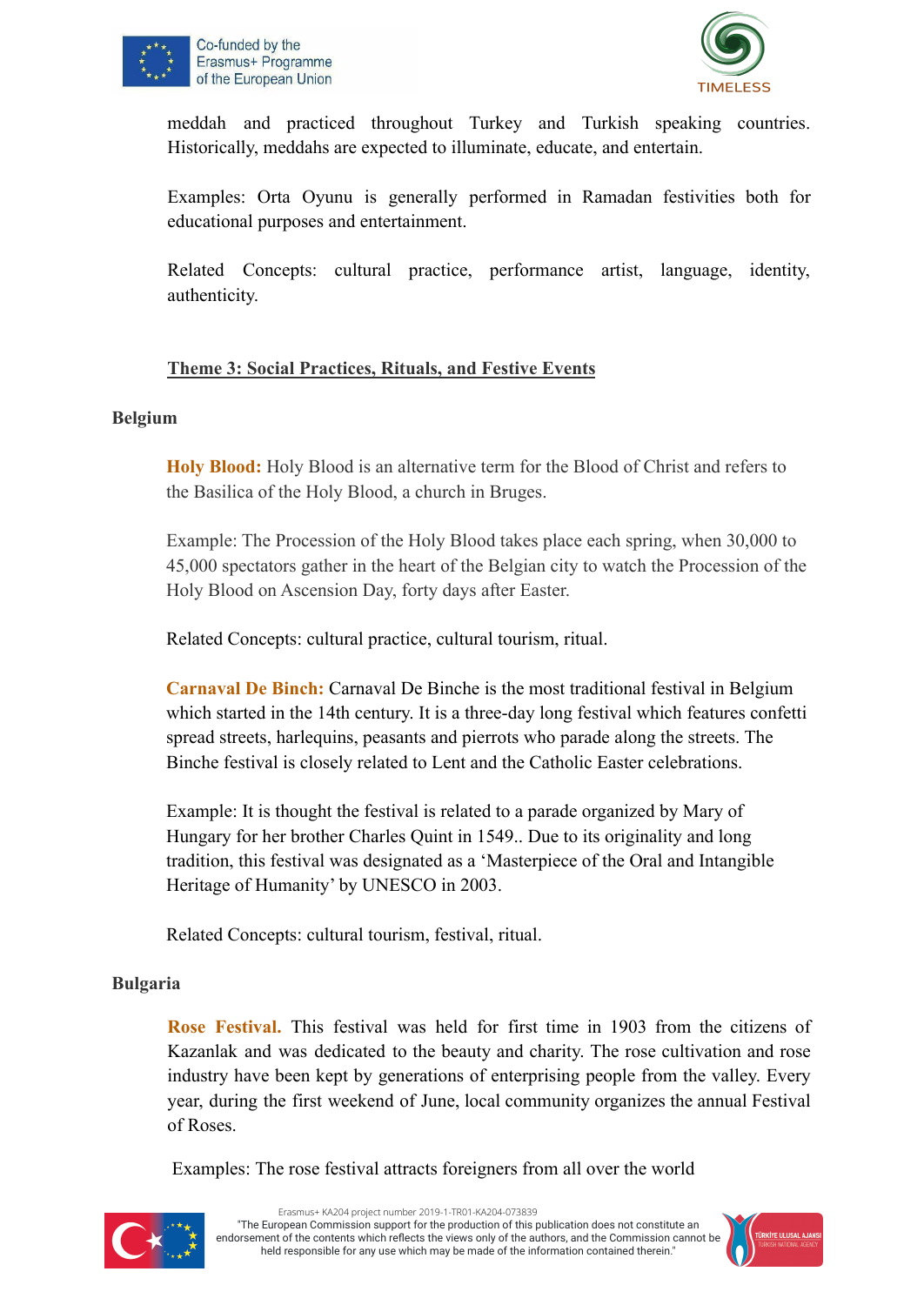



Related Concepts: cultural practice, performance artist, identity, authenticity.

**Yordanov day.** On this day young and unmarried bulgarian men take a dip in freezing waters to wash their sins away. Epiphany (Jordanovden in Bulgarian) is one of the major Christian holidays in Bulgaria.According to the tradition people go to the nearest river and the priest throws a cross into the water. It is believed that the one who succeed to take out the cross from the water will be happy and rich all year round.

Example: On Yordanov den, Eastern Orthodox Christians mark the baptism of Jesus Christ in the River Jordan

Related Concepts: cultural practice, identity, performance, value.

#### **Latvia**

**Latvian Card Game - Zolīte.** In Latvia, the zolite players are mainly Latvians, but it has been observed that the card game is also played by representatives of other nationalities. The zolite players play from early youth to old age, both students and well-known people.

Example: The zolite is a special game of mind that has a unique way of playing or rules that are not found in any other known card game.

Related Concepts: Community, transmission

**Traditional Orthodox wedding ritual in the parish of Pededze.** Historically, the Orthodox Church in Pededze included not only ethnic Russians and Setu, but also a large number of Latvian families. As a result, a unique wedding ritual came into being in the Pededze area along with a range of connected activities.

Example: Today, Orthodox wedding customs are of interest not only to parish residents, but also to those who lived here in earlier times, and anyone who has ever participated in this kind of wedding.

Related Concepts: Community, identity, site

#### **Slovenia**

**Pohod - Pot ob žici (The Circular Path Around Ljubljana):** Annual sporting event commemorating the heroic attitude of the Ljubljana's townspeople during the Italian occupation in the Second World War.

Example: In the beginning of May all generations gather for the traditional walk around Ljubljana.



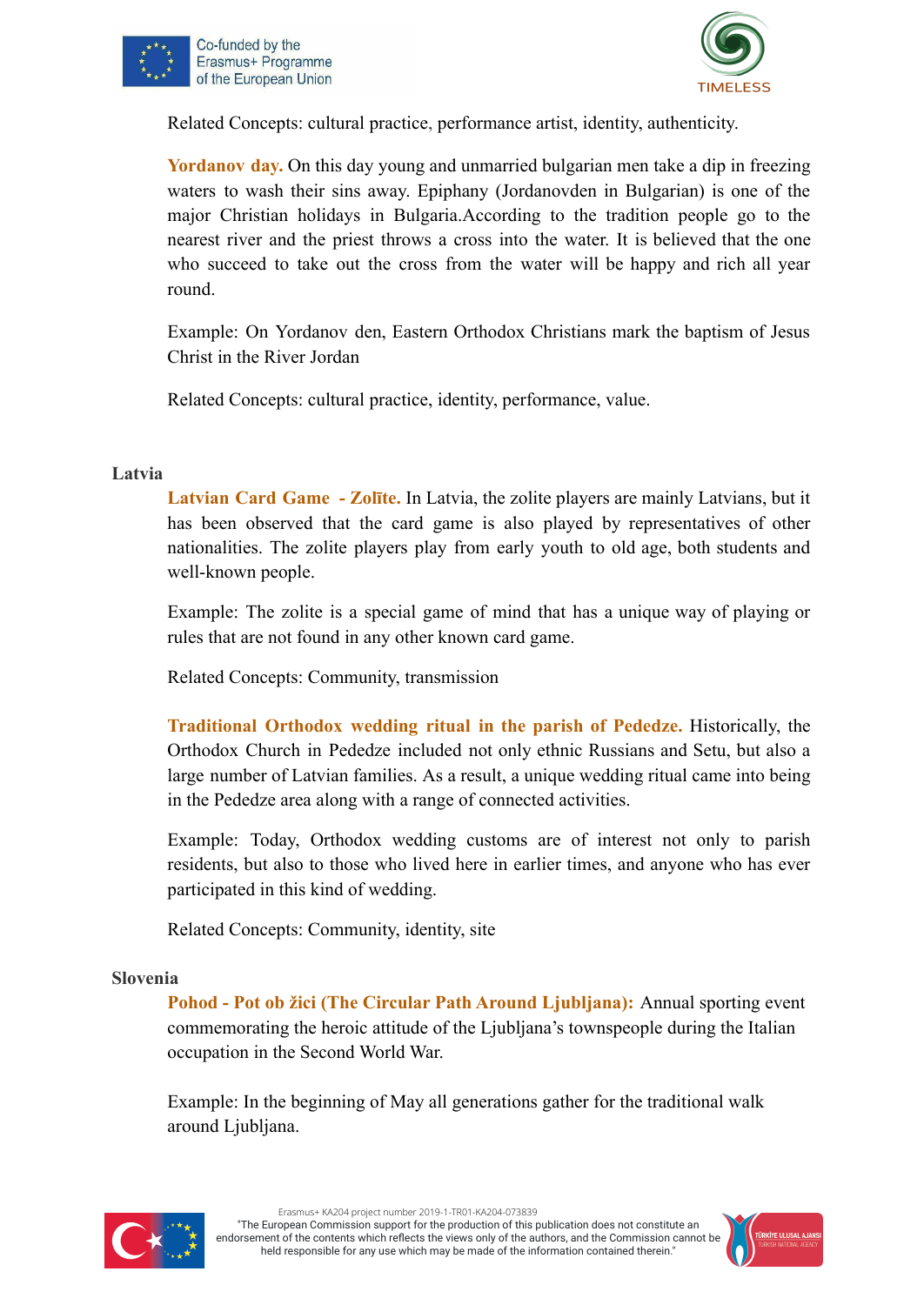



Related concepts: ritual, tradition, custom, historical memory

**Triglav,** the 2864 meters high mountain in Slovenia, the highest peak of the Julian Alps, is important to Slovenian people, because it feels like the mountain is watching over the Slovenian nation.. In the 19th Century, a Slovenian parish priest Jakob Aljaž wanted to resist the germanization of the Slovenes. Up in the mountains he built a tower called "Aljažev stolp"

Example: It is a must and a ritual for Slovenians to climb the Triglav at least once in a lifetime.

Related Concepts: tradition, ritual

#### **Spain**

**El tió de Nadal (Spain):** An element of Catalan mythology that consists of taking a log or thick branch, leaving it food every night and covering it with a blanket so that it does not get cold. When Christmas Eve arrives, the children of the house hit it with sticks while singing, so that it shits presents and sweets under the blanket on December 24. The visible end of the trunk is usually decorated with a barretina and a smiley face.

Example: The children have the tradition of feeding and caring for the "tió" for several days until it "shits" on 24th December.

Related concepts: custom, cultural practice, value

**Tapas (Spain):** A tapa is an appetizer offered in bars and restaurants in Spain. The consumption of tapas is called "tapeo" or "ir de tapas". In many places it is common to have lunch or dinner, often at the weekend, "de tapeo", that is to say, to "nibble" something. During some meetings it is also common to have tapas. Tapas competitions are typical in some Spanish towns.

Example: Yesterday we went out for tapas with some friends and they were satisfied. Then we didn't have to go for dinner, because we were full.

Related Concepts: Custom, cultural practice, value.

#### **Türkiye**

**Henna Night:** Henna night is traditionally held at the bride's house the day before the wedding. Close relatives and friends of the bride and groom attend the henna night. The bride usually wears a traditional henna dress in red. When the bride sits on a chair in the middle of the hall, the ceremony starts. Friends of the bride turn around her and sing sad and heartwarming henna ballads to remind the bride that she will leave her



Erasmus+ KA204 project number 2019-1-TR01-KA204-073839

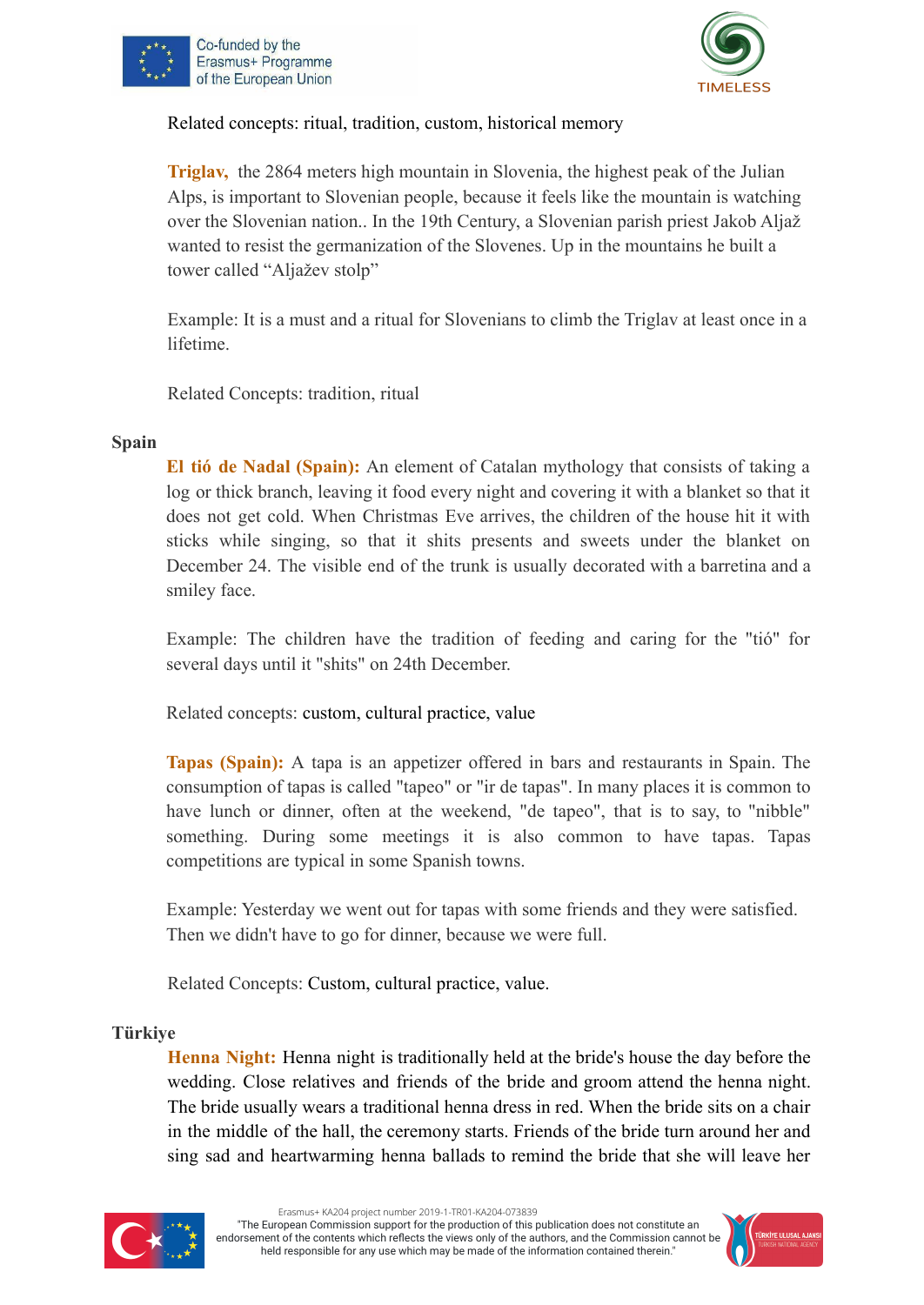



parents very soon. The goal is to make the bride cry. Henna is applied to the bride's palms and the rest of the henna is distributed to the guests. Afterward, refreshments are served to the guests, and they are entertained by singing and dancing until the late hours.

Example: I remember how crowded my sister's henna night was. The hall was full of people, who sing and dance the whole night. So, I had to get out of the hall several times to take a breath.

Related Concepts: Custom, cultural practice, value.

**Bağbozumu Festival:** It is a festival in which people celebrate the harvest in the vineyard. (Adopted from Turkish Language Institution Dictionary). It also indicates the praise of the labor and the greeting of seasonal change.

Example: Bağbozumu festival held last year in Ürgüp, famous for its centuries-old vineyards, was celebrated with enthusiasm for 3 days and 3 nights.

Related Concepts: cultural practice, culinary cultural heritage, cultural tourism, natural environment.

#### **Theme 4: Knowledge and Practices Concerning Nature and Universe**

#### **Belgium**

**La Nature Festival:** This festival is nestled in nature and offers a choice of music concerts, artistic installations and wellbeing workshops in the Ardennes. Respect for the environment is of their core values and every year they try to take measures of respect, sustainability and waste separation management even further.

Example: La Nature 2022 offers an innovative musical programme featuring artists with a dedication to sound and vision. Artistic and intuitive potential are explored through dance, body movement, meditation, cacao rituals, inner ancestral practices, and more.

Related Concepts: cultural tourism, festival, natural environment, performing arts, place .

**Belgian polders**: The polderlands are an artificial expanse of land reclaimed from the sea or flooded areas, where the altitude is usually below the sea level, they consist of marshes, estuaries, lakes and coastal areas. Water trapped in these areas are removed by a set of pumps formerly operated by windmills and, today, by electric pumps. The



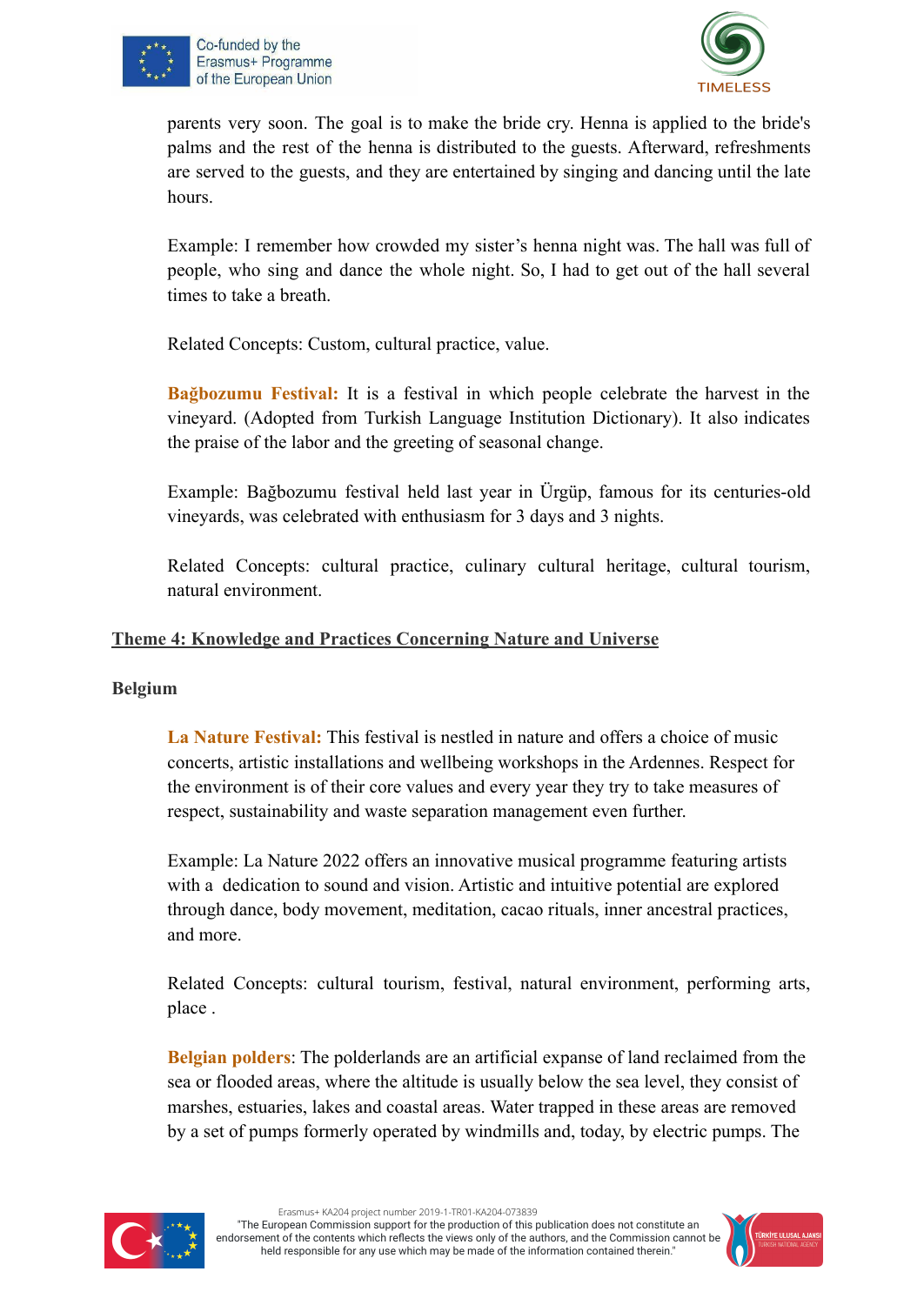



drainage of the land is facilitated by a network of canals and ponds. Polders are high managed and unique areas of reclaimed land with a very rich and extensive culture.

Example: The Hedwige-Prosper polders project is part of integrated plan in Flanders to reinforce the dykes and quay walls to protect land along the River Scheldt Estuary and the upstream basin against floods. As part of the project some low lying areas of reclaimed land are being reopened to the tides, reducing the risk of floods and re-establishing an estuarine natural area.

Related concepts: built environment, identity, natural environment, place

#### **Bulgaria**

**Saint George:** 6 of May Celebration the spring and lamb. The day of St. George is celebrated in Bulgaria annually on 6th of May. It is an official state holiday, as well as "Day of bravery and the Bulgarian army", "Day of the shepherd", a church holiday and a name day for the people sharing the saint's name. In the Bulgarian cultural calendar Gergiovden is one of the biggest holidays. It is connected with a lot of rituals for obtaining health and fruitfulness for the people, animals and fields. In the early morning of Gergiovden, before the roosters awake, people go outside in a field or meadow and "bath" in the morning dew. It is believed that in this time of year the morning dew is "blessed" and whoever baths in it will be healthy. The morning dew will also cure disease and if a bare woman baths in it she will become fruitful. Except in the dew, bathing in natural springs on this day is also beneficial. Another ritual related to the morning bathing in dew or spring water is gathering and taking the water home. It is believed that this water has great healing power.

Example: As legend tells it, Saint George was a dragon-slaying Christian martyr; a true hunk by Medieval standards.

Related Concepts: cultural practice, identity, performance, value.

**Trifon's Day:** wine holiday. The 14th of February is known worldwide as St. Valentine's Day. However, this day has an additional significance in Bulgaria. In Bulgaria, February 14 is St. Trifon's Day (also known as Trifon Zarezan) – the patron of winegrowers and winemakers. There are a couple of legends that explain the link between St. Trifon and wine making. The first one simply states that Trifon became recognized as the patron of winegrowers because he was a winegrower himself and came from the area where the vine plant originated from.

Еxample: To drink to our health on Trifon's Day!

Related Concepts: cultural practice, identity, performance, value.



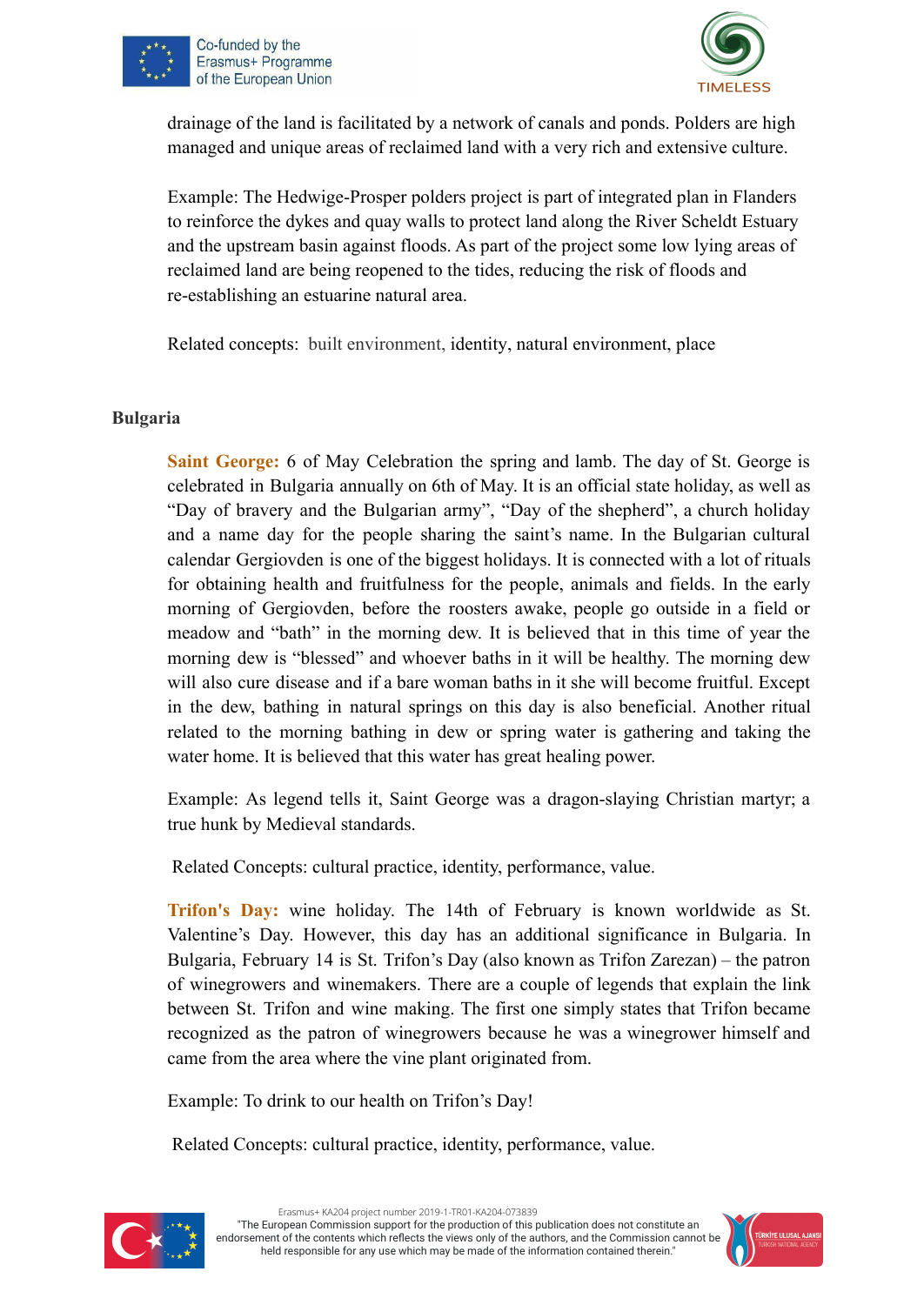



**Yougurt**. Bulgarian yogurt is the most popular variety of yogurt in the world and is one of the things that make Bulgarians proud to call themselves Bulgarians; it is their exclusive invention and heritage that dates back many centuries. A mildly sour-tasting yogurt, kiselo mlyako is undoubtedly the best and the healthiest of all dairy products that are available to consumers nowadays. The western world calls it Bulgarian yogurt but in its homeland, Bulgaria, it's called sour milk. Whatever the name, this wonderful probiotic food has impeccable ancestry – it is believed to have been known for at least 4000 years. Kiselo mlyako's uniqueness lies in the peculiarities in the climate of the region and the very specific way in which it is prepared – using a combination of the two strains: Lactobacillus Bulgaricus and Streptococcus Thermophilus. The Streptococcus Thermophilus bacteria goes into action first and prepares the perfect environment for Lactobacillus Bulgaricus, which in turn starts multiplying and slowly turns the milk into yogurt.

Example: Adding yogourt to your daily routine can help achieve a well-balanced diet

Related Concepts: Culinary Cultural heritage

#### **Latvia**

**Summer solstice** - for Latvians known as "Jāņi" it is one of the most favourite celebrations of the year. It originated as an ancient fertility festival, celebrated after sowing the crops and before gathering the harvest. Latvians sing, dance, eat and are merry during "Jāņi".

Example: People light bonfires, jump over them and celebrate until the sunrise, and romantic couples leave the crowd to look for the "flower of the fern", which is alleged to bloom only in the night of "Jāņi".

#### Related Concepts: *Authenticity, custom*

**Puzzles (puzuri) and their handling** - "Puzuri" is the most popular name of traditional Latvian decorative creations. Other names sometimes represent a different type of puzzle with a specific practical solution.

Example: "Puzuris" is made of several, combined shapes, based on the shape of four, six or eight-corner crystals.

Related Concepts: *Transmission*

#### **Slovenia**

**Lavender Festival in Slovenia:** The Slovenian Karst and Provence in France have something in common: the climate and they offer the best conditions for cultivating lavender. Lavender is a wonderful plant which has a calming effect and is well suited for the treatment of minor wounds and burns. It also finds its place in the kitchen.



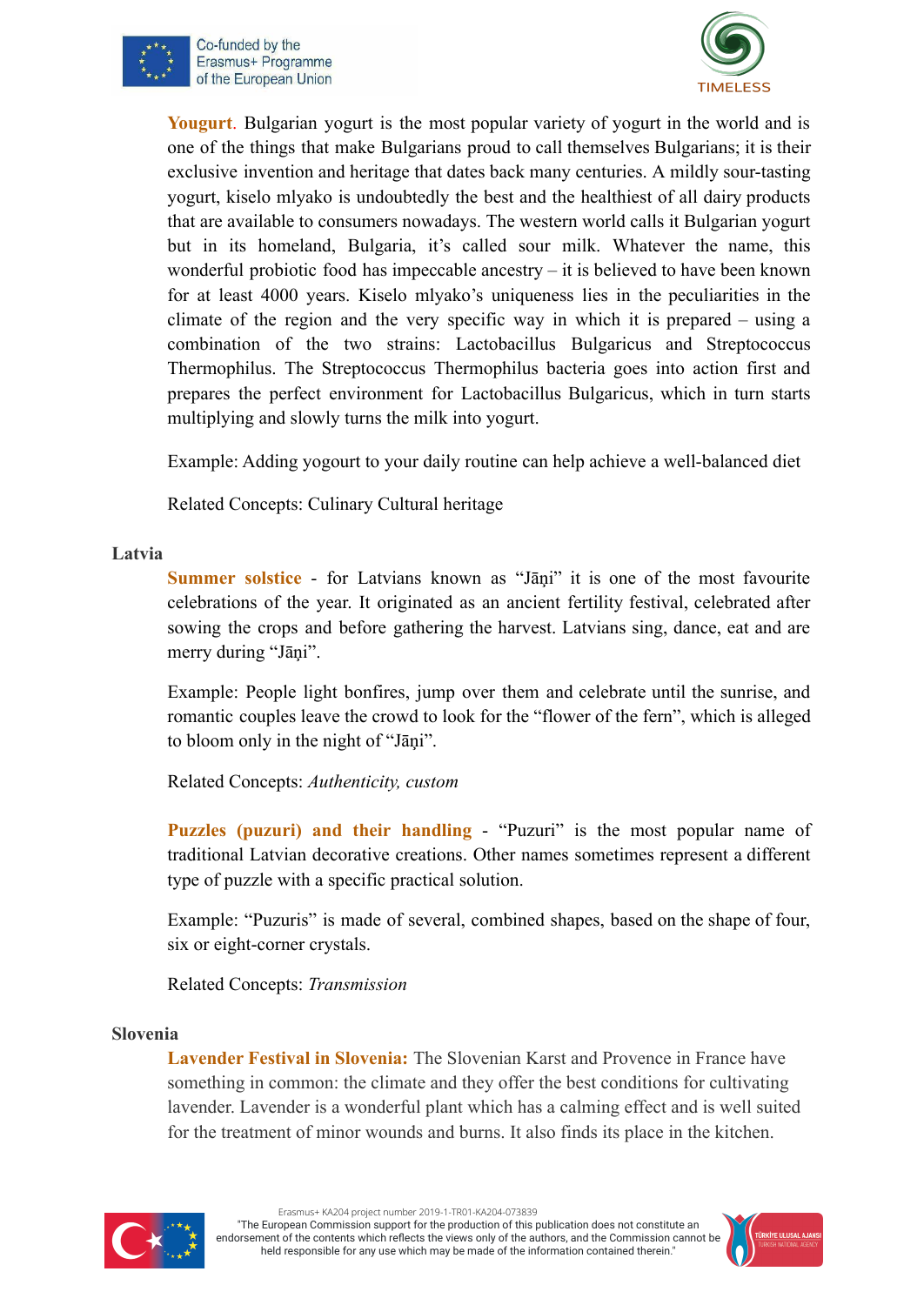



Examples: Lavender has been harvested this month.

Related Concepts: natural environment, festival

**Pohorska omleta (Pohorje omelette):** The omelette was invented by Vili Rečič who, when he left Radenci, a famous Slovenian spa, wanted to offer the visitors of the Pohorje hills a new dish.

Example: Pohorska omleta is invariably prepared for one or two persons, its size never varies.

Related concepts: culinary cultural heritage, tradition, transmission, identity

#### **Spain**

**The transhumance:** Transhumance is a type of pastoralism that is constantly on the move, adapting spatially to areas of changing productivity. The settlements are fixed and so is the main nucleus.

Example: Shepherds who keep their herds in the mountains prepare for transhumance in winter.

Related concepts: Culinary cultural heritage, transmission, authenticity.

**Siesta:** The siesta is a custom consisting of resting for a few minutes or a couple of hours after having lunch, taking a short nap in order to gather energy for the rest of the day or to resist a long night.

Example: Before going to work. I like to take a nap after lunch.

Related concepts:Culinary cultural heritage, transmission, authenticity.

#### **Türkiye**

**Healer (Türkiye):** Healer is a person who heals people from several diseases. Some healers use special herbs to heal people, and others just pray and help people with religious faith. It is believed that the power of healing is passed on to people from an older healer in their families.

Example: I always believed in modern medicine, but no medicine helped to heal the sores on my skin. My grandma took me to a healer, and thankfully the salve she prepared healed all my sores.

Related Concepts: Transmission, identity, cultural practice.



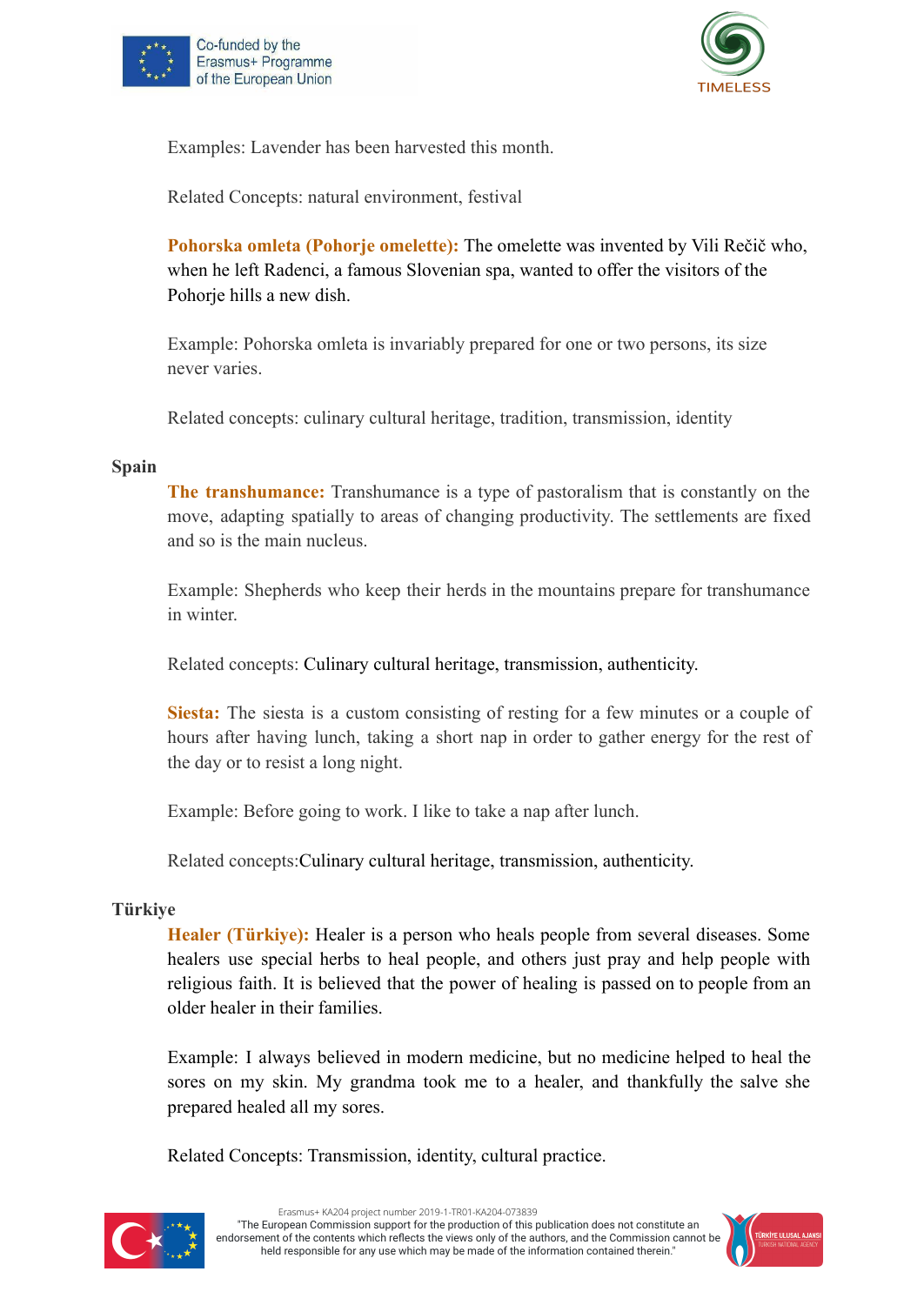



**Tarhana Soup (Türkiye):** Tarhana is prepared with a mixture of wheat flour, full-fat yogurt, red pepper, onion, tomato, and mint, which is fermented for at least 21 days, then laid on a clean cloth and periodically reduced in size and dried in the shade. Tarhana soup is cooked out of dried tarhana. It is a very nutritious soup as it is prepared from ingredients rich in vitamins and minerals. Tarhana soup protects people from many diseases, especially when drunk in winter.

Example: My grandma, who lives in a small village in Usak, knew how much I like tarhana soup. Whenever we visited her as a family, she cooked us tarhana soup to make me happy.

Related Concepts: Culinary cultural heritage, transmission, authenticity.

#### **Theme 5: Traditional Craftsmanship**

#### **Belgium**

**Lace making :** Women have made bobbin lace in Belgium for centuries, especially in the northern region of Flanders. Many different types of lace were made in Belgium, and in the 1800s, it is estimated 150,000 women earned their living with their bobbins and pillows. More recently nuns ran schools in an effort to preserve the lace industry, and to teach girls a trade that would bring a bit of income.

Example: By the early 20th century, there were approximately 47,000 lace makers in Belgium. Around 70% of these worked in Bruges, which led to the founding of the Bruges Lacemaking School in 1911, where they were taught about lace, but also received lessons in religion, arithmetic, trade and political economics..

Related Concepts: cultural practice, craft, tradition.

**Belgian beer culture:** Beer culture includes the traditions of craftsmanship for brewing beer and is part of the diet and social life of Belgians and is based on the environmental conditions and variety of brewing processes, methods of fermentation, the use of yeasts and other ingredients, and traditional knowledge passed through families and breweries for centuries.

Example: Belgian beer culture is most visible in the diversity of beer offered in every pub. A typical beer menu offers at least half a dozen draught beers and two dozen bottled beers of different types. Some degustation cafés will offer more than 100 different beers and more than a dozen draught beers.



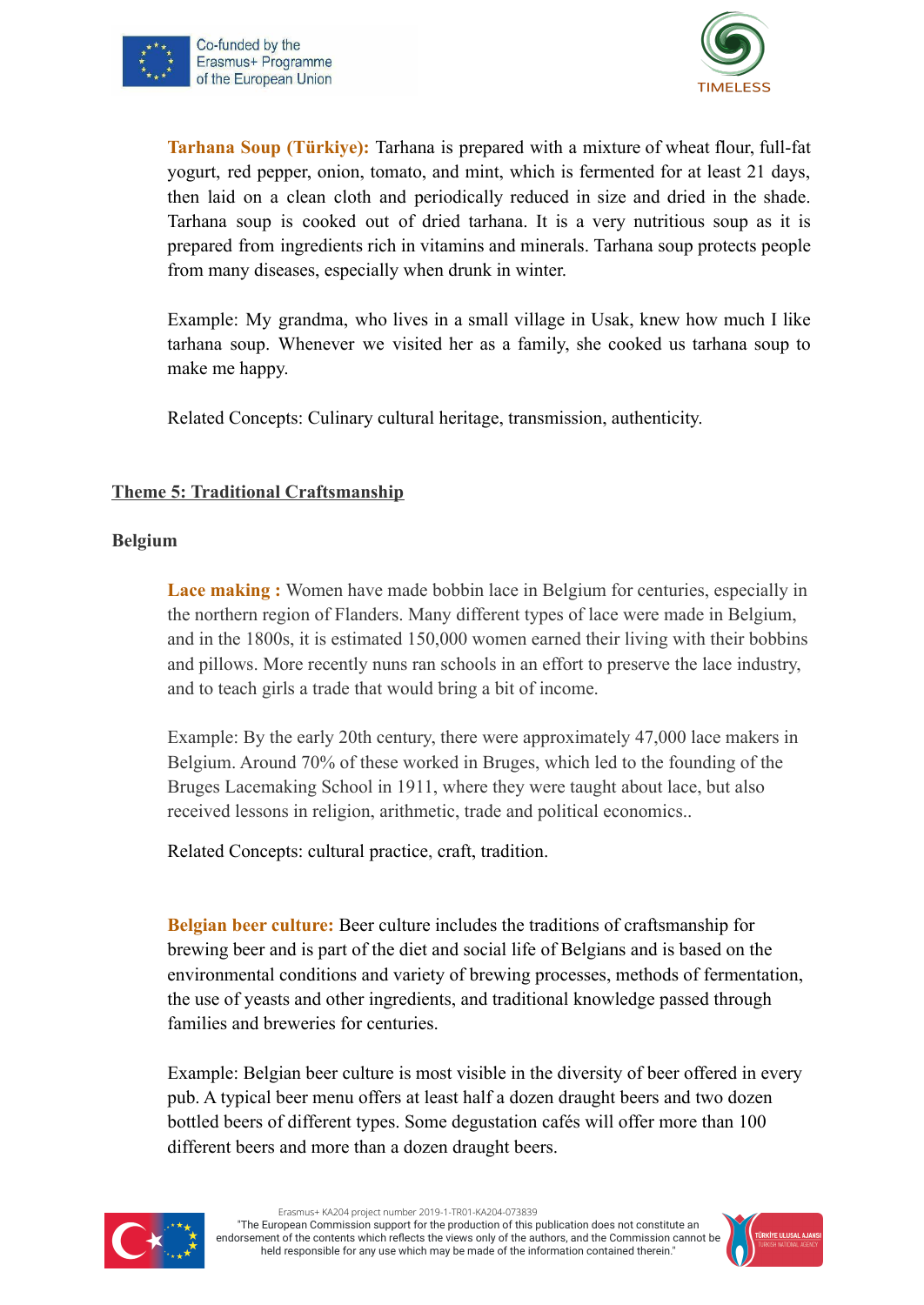



Related concepts: craft, cultural tourism, natural environment, tradition

#### **Bulgaria**

**Embroidery costume.** The traditional Bulgarian embroidery is a wonderful art that goes back to ancient times, and it was a way to show information about the person who wore the designs, fundamentally their marital status, their social class and their place of origin. Embroidery used to have great symbolic value. It was believed to protect the human body from evil spells and spirits. People believed that cutting a part of the embroidery of one's garment would blaze a trail for the evil spirits and make the person vulnerable. Тhe red colour symbolyses the mother's blood and the continuation of life. It will protect from ,,bad eyes"and spells.The yellow was associated with the sun, the fire and the light.The green was expresion of eternal life and was connected of the Tree of Life.White revealed the purity, the immaculate youth and the divine light.

Example: According to the ancient beliefs, evil (diseases, curses, "bad eyes", all evil forces) strikes man just where the body is unprotected by clothes, and the clothes were conceived as a second skin and the embroidery has the function of protecting and assure the user

Related Concepts: cultural practice, performance artist, identity, authenticity.

**Traditional pottery in Troyan.** Like most ancient cultures, pottery is one of the oldest craft traditions in Bulgaria. Unsurprisingly, everyone needed vessels to cook and carry liquid in. Bulgarians trace their lineage to the god of wine and revelry, Dionysus, so naturally pottery is extremely important culturally. The main center of ceramic production is the city of Troyan, and Troyan ceramics are considered the "true" Bulgarian pottery.

Еxample: Pottery is one of the earliest crafts in the world. Close to two centuries after the Bulgarian state in the Balkans was founded in 681, skilled potters in the capital of Veliki Preslav became famous for their decorative ceramics.

Related Concepts: Culinary cultural heritage, transmission, authenticity.

#### **Latvia**

**Walking stick craftsmanship skills in Sigulda** - Sigulda's cane is the oldest and most characteristic Sigulda souvenir – the work of local craftsmen who have acquired their skills either through inheritance or learning. At present, a total of 11 local residents who are able to prepare walking sticks are known in Sigulda and Krimulda.

Example: Originally, the travellers purchased the walking sticks to make it easier for the road in the steep beach and grave trails.



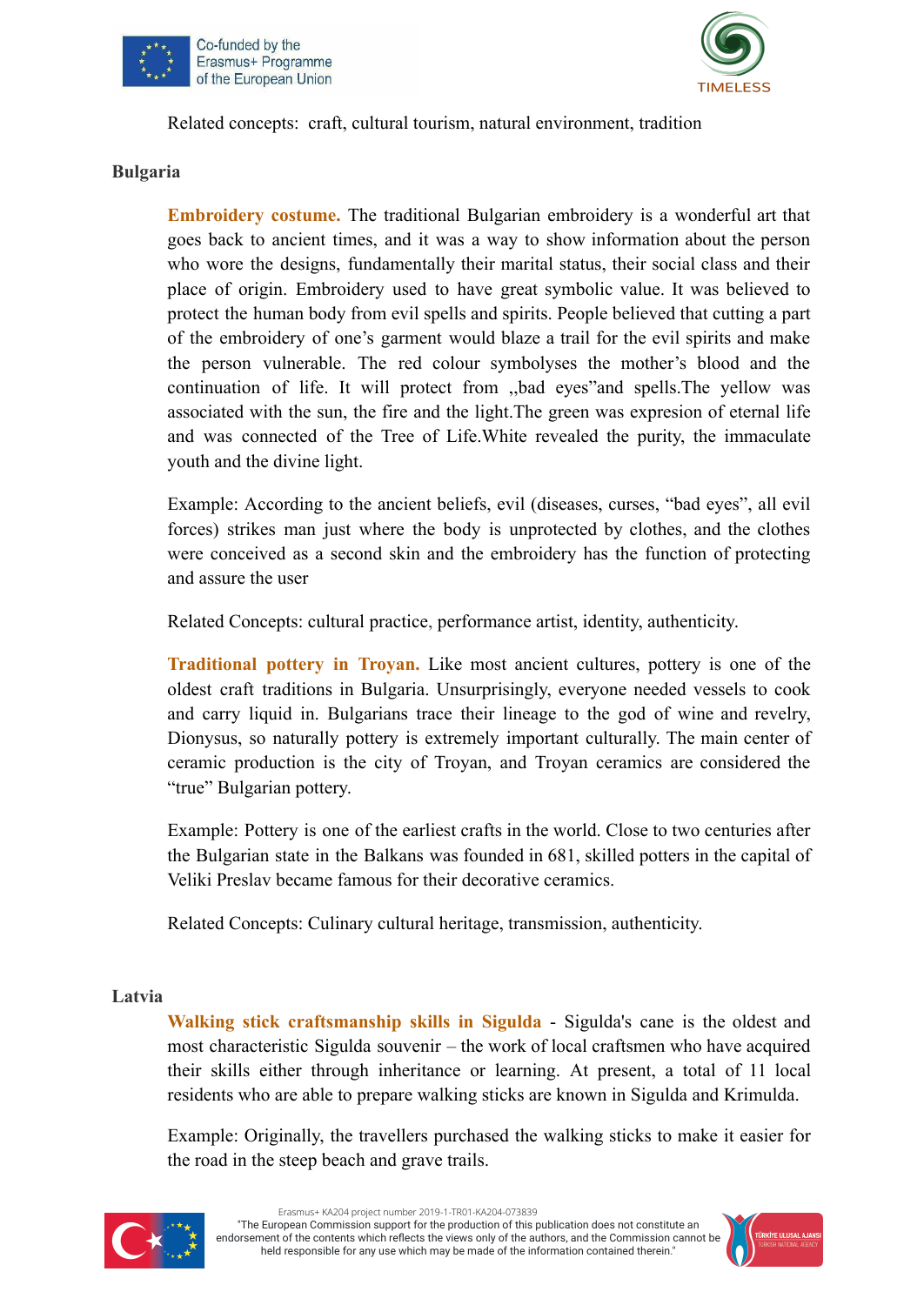





**Latvian ethnographic glove knitting traditions and skills** - for many Latvians, glove knitting skills have been put into the cradle. The ethnographic glove knitting tradition and the skills of the Community in Latvia and mainly thanks to masters who have learned the skills of knitting in families from mothers or grandmother, self-training or school.

Example: The ethnographic gloves in museum collections are dated 18 th century.

Related Concepts: *Community, transmission, artistic expression*

#### **Slovenia**

**Woodware - Cultural Heritage of Ribnica:** Beautiful and useful things can be made out of natural materials, especially the Ribnica woodware products. Wooden hand made products consist of spoons and cookware, toothpicks, baskets, etc.

Example: On all markets in Slovenia woodware is present.

Related Concepts: natural environment, tradition, authenticity, value, cultural tourism

**Lace Making in Idrija:** Idrija is a country town in Slovenia. Its lacemaking started in the 17th century when it was exported across Europe and America. During the First World War sales of lace decreased sharply. The Idrija lace was meant for the middle class people and was rather rough.

Examples: Lacemaking is not very popular anymore.

Related Concepts: tradition, transmission, authenticity, craft

#### **Spain**

**Botijo (Spain):** A botijo is a modern decorative element made of porous earthenware. It was used for drinking to keep water cool. Its shape can vary, the most common being the one with a handle and a hole through which the water comes out and another through which it must be filled. The oldest piece was found in the province of Murcia.

Example: We moved into a house that had several decorative jars and put fake flowers inside.

Related concepts: tradition, transmission, value.

**Abanico - Spanish hand fan (Spain):** Utensil to give or give yourself air that is formed by a series of rods joined radially at one end and covered by a generally



Erasmus+ KA204 project number 2019-1-TR01-KA204-073839

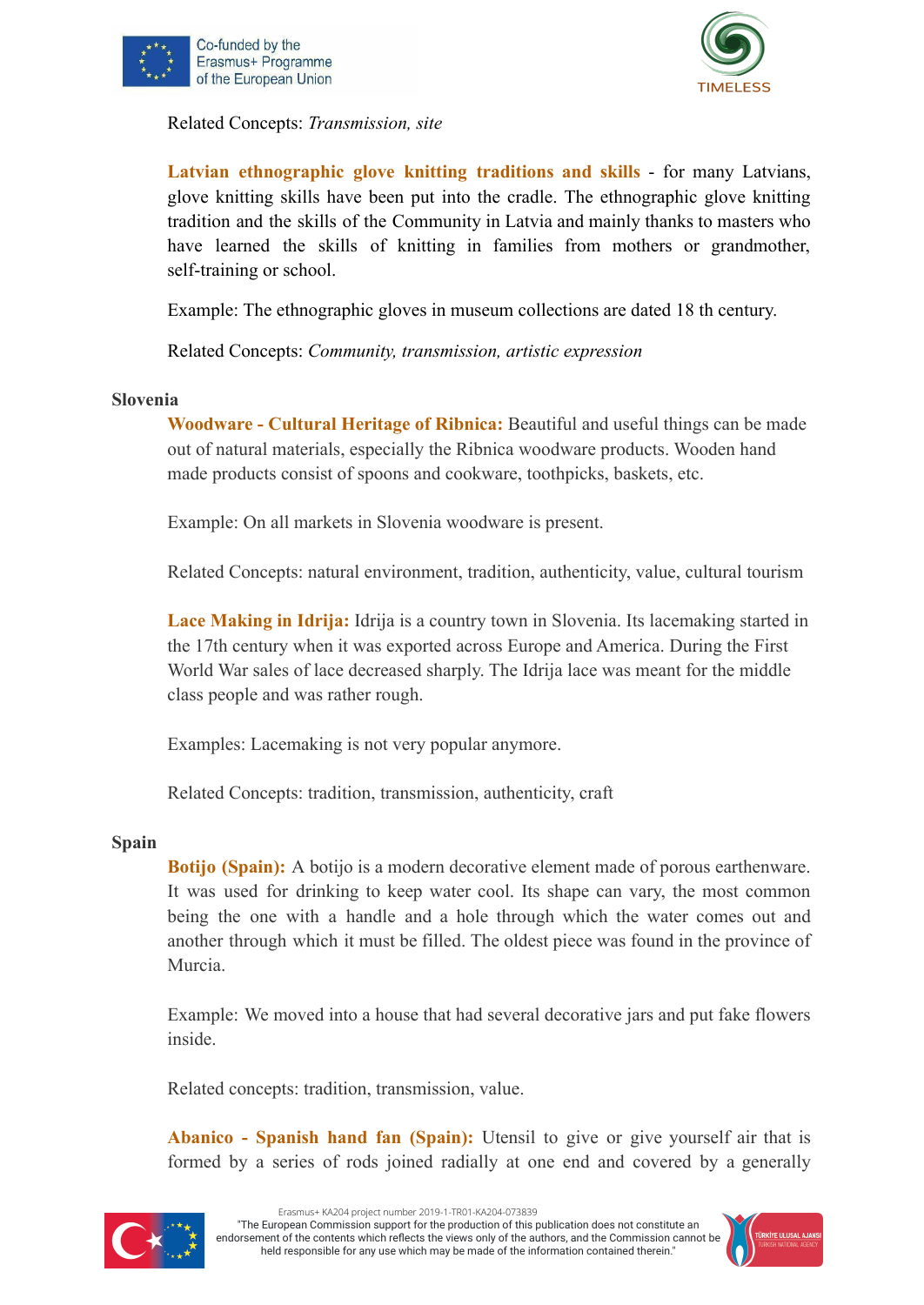



semicircular piece of cloth, paper or leather decorated; to use it is grabbed by the end where the rods are joined and moved with the hand from one side to another; it can be folded by joining all the rods, so that the piece of cloth, paper or leather is folded between one rod and another.

Example: On the hottest days, people use the fan to give themselves air to make the day more bearable.

Related concepts: tradition, transmission, value.

#### **Türkiye**

**Kilim-weaving (Türkiye):** It is a kind of lint-free carpet, usually multi-colored and patterned, woven from hair or wool, that can be hung on the wall, spread on floors, sofas, etc. The patterns and motifs used in kilims express a variety of values and feelings such as social status, wishes, desires, expectations, beliefs, marriage, migration, disaster, sadness, joy, worry, happiness, longing and expectations, love, separation in the form of symbols.

Example: Women in Anatolia employ the art of kilim to reflect an intricate set of messages.

Related Concept: Performance, cultural practice, value, authenticity, transmission.

**Coppersmithing (Türkiye):** Coppersmithing is the art of making items from copper. Traditional handicraft copper processing still continues in many cities in Anatolia. Production as household goods has decreased and coppersmithing is made to produce ornaments now. The embossing method is applied in the processing of shapes and motifs on the copper containers.

Example: Gaziantep city of Turkey is very famous for coppersmithing. There is a huge coppersmithing bazaar in Gaziantep, where you can find several kinds of copper ornaments.

Related Concepts: cultural practice, artistic expression, transmission.



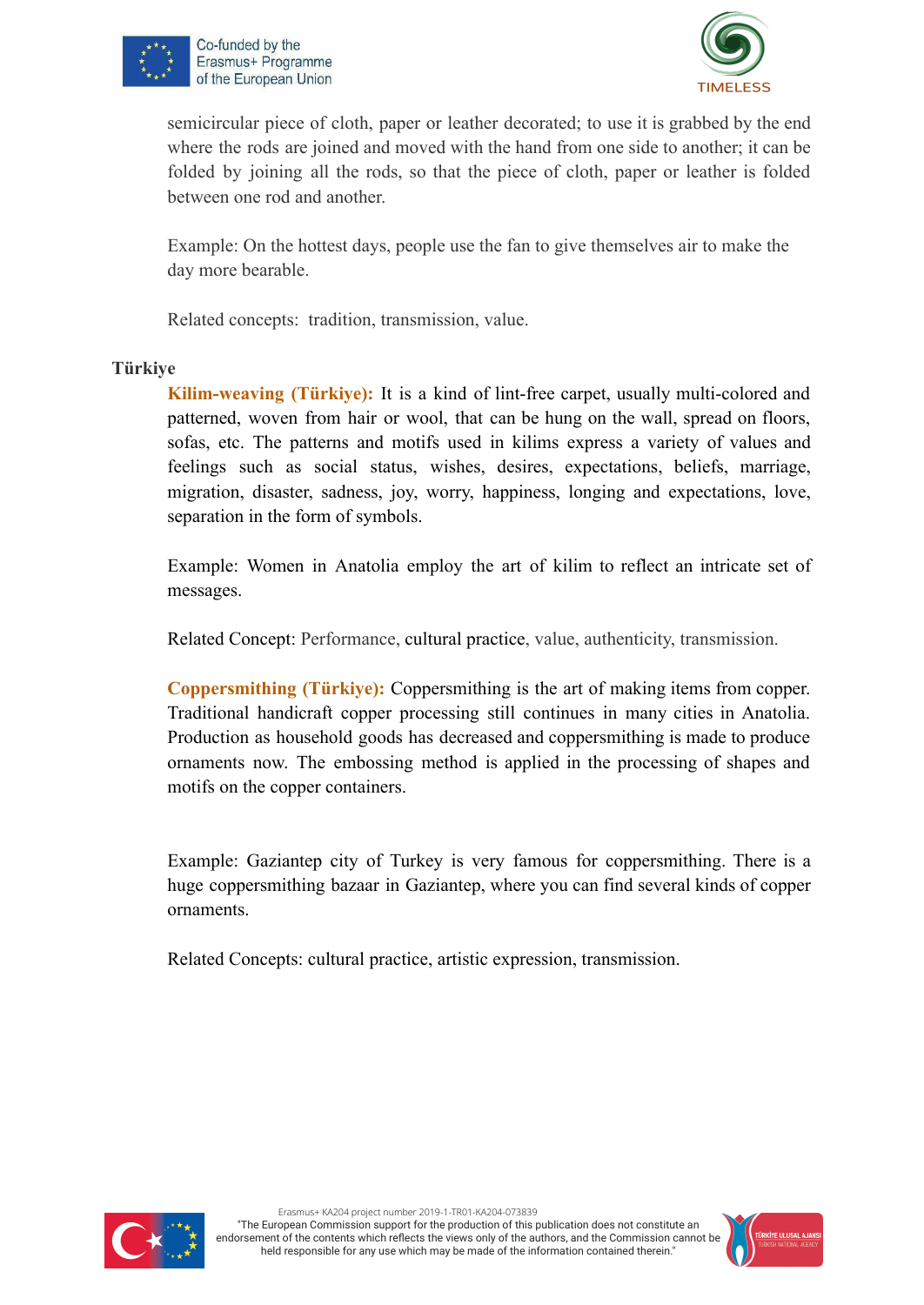



### **Theme 6: Other Themes (Community Identity, Cultural Heritage Site, Personal Stories, etc.)**

#### **Belgium**

**Flemish Béguinages:** The Béguines were women who dedicated their lives to God without retiring from the world. In the 13th century they founded the béguinages, enclosed communities designed to meet their spiritual and material needs.

Example: The Flemish béguinages are architectural ensembles composed of houses, churches, ancillary buildings and green spaces, with a layout of either urban or rural origin and built in styles specific to the Flemish cultural region. They are a reminder of the tradition of the Béguines that developed in north-western Europe in the Middle Ages.

Related Concepts: built environment, community, historical memory, place

**Belfries of Belgium:** Thirty three Belgian Belfries of Flanders and Wallonia are heritage sites based on high towers built in the heart of urban areas, often dominating the principal square. The Belfries are essential elements in the organization and representation of the towns built between the 11th and 17th centuries.

Example: The belfry symbolizes the power of the aldermen. Over the centuries, they came to represent the influence and wealth of the towns. Belfries showcase the Roman, Gothic, Renaissance and Baroque styles of architecture. They are highly significant tokens of the winning of civil liberties.

Related Concepts: built environment, community, historical memory, place

#### **Bulgaria**

**Singing Fair**. The fair in Rozhen is held every four years and musicians present their incredible skills. The symbol of the festival is the orchestra "100 Kaba Gajdi" which literally means "100 Bagpipes".

Example: Rozhen National Folklore Fair is an event connected to Bulgarian folklore, held in the Rozhen area close to Smolyan in the mountains of Rhodope, in the south of Bulgaria.

Related Concepts: cultural practice, performance artist, identity, authenticity, artistic expression, transmission.



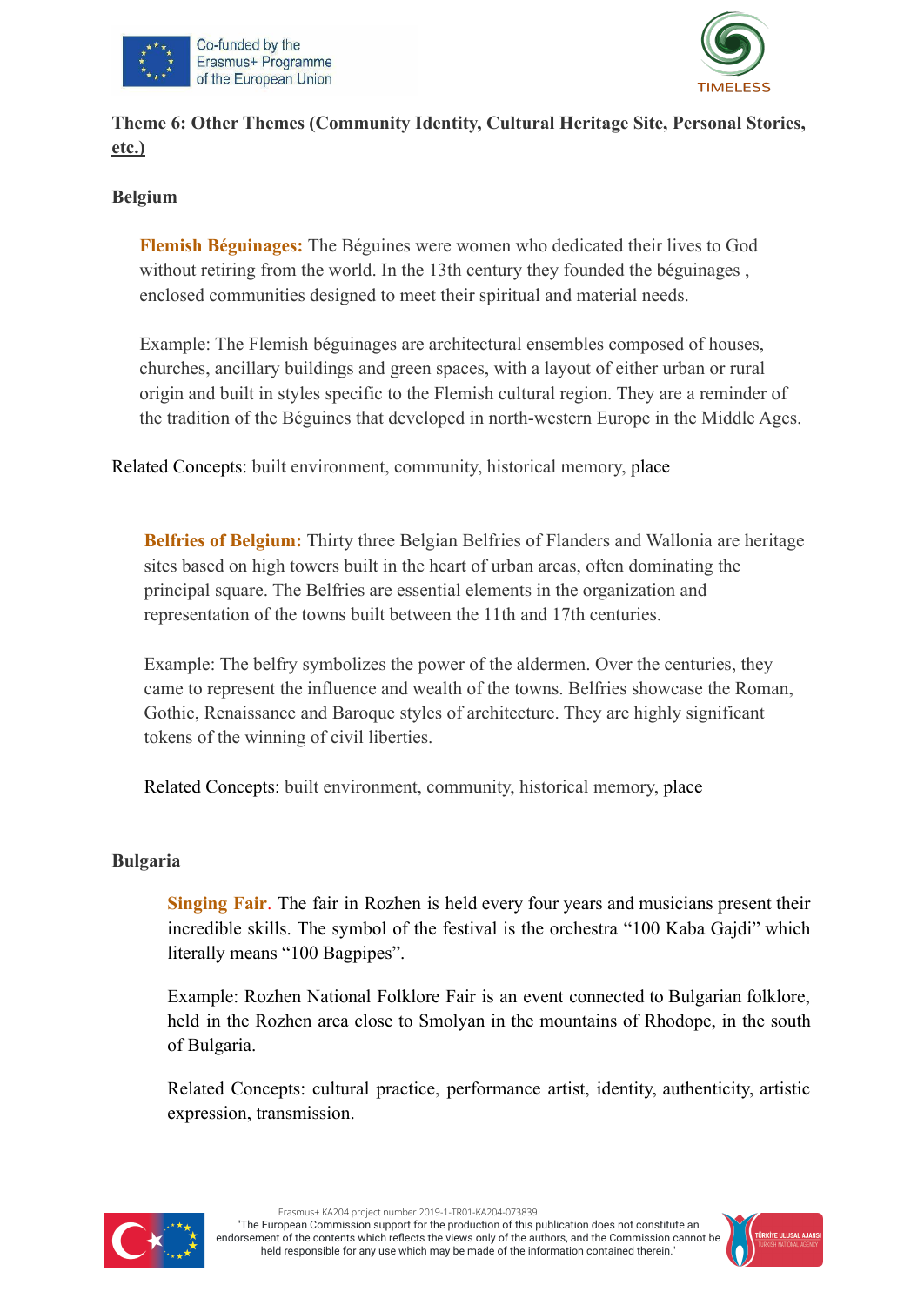



**Christo - wrapping buildings.** Christo Vladimirov Javacheff known as Christo is one of the great artists of recent decades. Christo's canvas is the world itself. Some of most popular projects are : L'Arc de Triomphe, Wrapped, a project for Paris,the London Mastaba was a temporary sculpture in Hyde Park comprised of 7,506 horizontally stacked barrels on a floating platform in Serpentine Lake and the Floating Piers consisted of 100,000 square meters of shimmering yellow fabric, carried by a modular dock system of 220,000 high-density polyethylene cubes floating on the surface of the water.

Example: Christo and Jeanne-Claude, were artists noted for their large-scale, site-specific environmental installations, often large landmarks and landscape elements wrapped in fabric.

Related Concepts: Transmission, identity, cultural practice.

#### **Latvia**

**Traditional cultural space of Rucava** - Rucava cultural space with its rich, unusual cultural heritage, with living traditions, still attracts interested people and cultural researchers from both Latvia and other countries. There is a persistent presence of own language as well as wedding traditions, festivals and old way of farming in practice.

Example: Miķelis Zvirbulis who grew up in Rucava cultural space has gathered 17 folk songs he heard as a child.

Related Concepts: *Community, identity, site*

**The Livonian Cultural Space** - The Libians are the Baltic Sea Finnish people who have formed in Latvia over 1000 years ago.

Example: The Livonian Community has always been characterised by a strong sense of identity over the past centuries, a desire to identify, explore, preserve and develop its heritage.

Related Concepts: *Community, identity, site*

#### **Slovenia**

**Planting grains in winter:** At the beginning of December, Slovenian people plant seeds of wheat and let them grow till Christmas. The growth of a grain into a wheat is a symbol of life's force.

Example: There are many traditional customs around Christmas and many rituals. In the Ljubljana's Pen club they regularly planted seed although religious traditions were not accepted in social times.



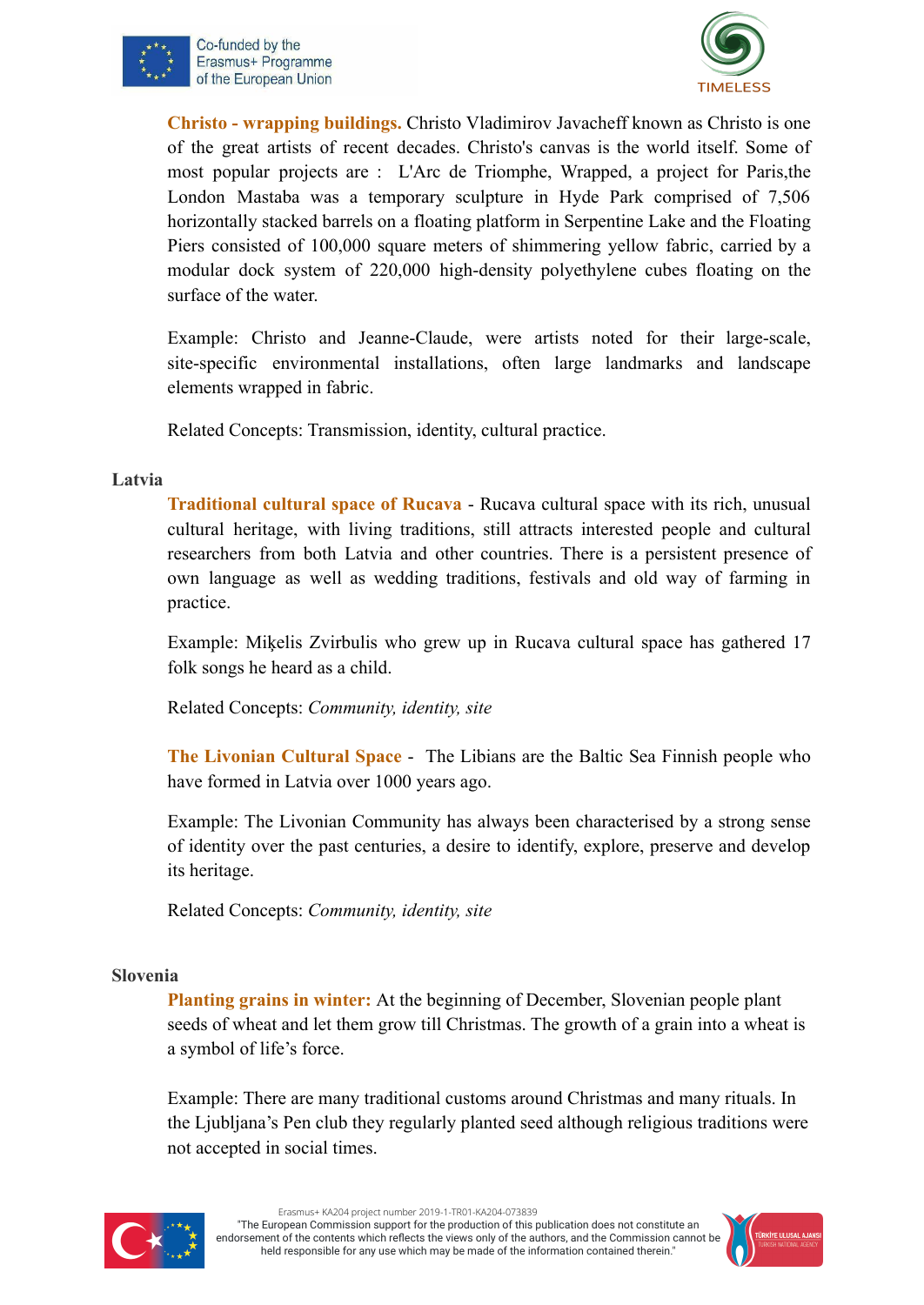



Related Concepts: tradition, natural environment, transmission

**Pen club** used to be a meeting place for performing artists, film makers, visual artists, journalists, politicians, etc. Place became popular due to Miki and his wife Oli and their dog Buli. Many ideas, contracts and strategies were born here. The club was owned by the Writers'Association.

Example: Once in the second room of the Pen club, you were already "somebody".

Related concepts: cultural heritage site, performance artist, collective memory, identity

#### **Spain**

**Gitanos lifestyle and culture (Romani in Spain):** The Roma people are just another race living in Spain. Originally, it is not known where they come from. They earn their living by selling in markets or selling scrap metal. Their specific characteristics, such as forms of family and community organisation or dialogue, make it possible to maintain an identity.

Example: The wedding of our friend Juan, who is of gypsy ethnicity, lasted approximately three days.

Related concepts: Cultural heritage site, authenticity, historical memory, place.

**La Javierada en Navarra - pilgrimage to Javier, Navarra(Spain):** It is a tradition in the Spanish province of Navarre and involves walking from all the villages, towns and cities of Navarre to the Castle of Javier.

Example: We left my village on Friday for the Javierada and arrived in Javier on Sunday. Just in time for the mass.

Related concepts: Cultural heritage site, authenticity, historical memory, place.

#### **Türkiye**

**Yörük lifestyle and culture (Türkiye):** Yörük culture and lifestyle: The word Yörük is derived from the Turkish word "yürümek / to walk". Yörük is the name given to the Turkish people who live as nomads in Anatolia and Rumelia, earn their living by husbandry, and live in tents they set up on the plains or plateaus according to the seasons. Today, most of the Yörüks have adopted a fully settled lifestyle. However, they still maintain some Yörük habits such as cooking keskek, establishing bristle tents, knitting rugs and mats, and organizing fairs and some shows such as camel wrestling.